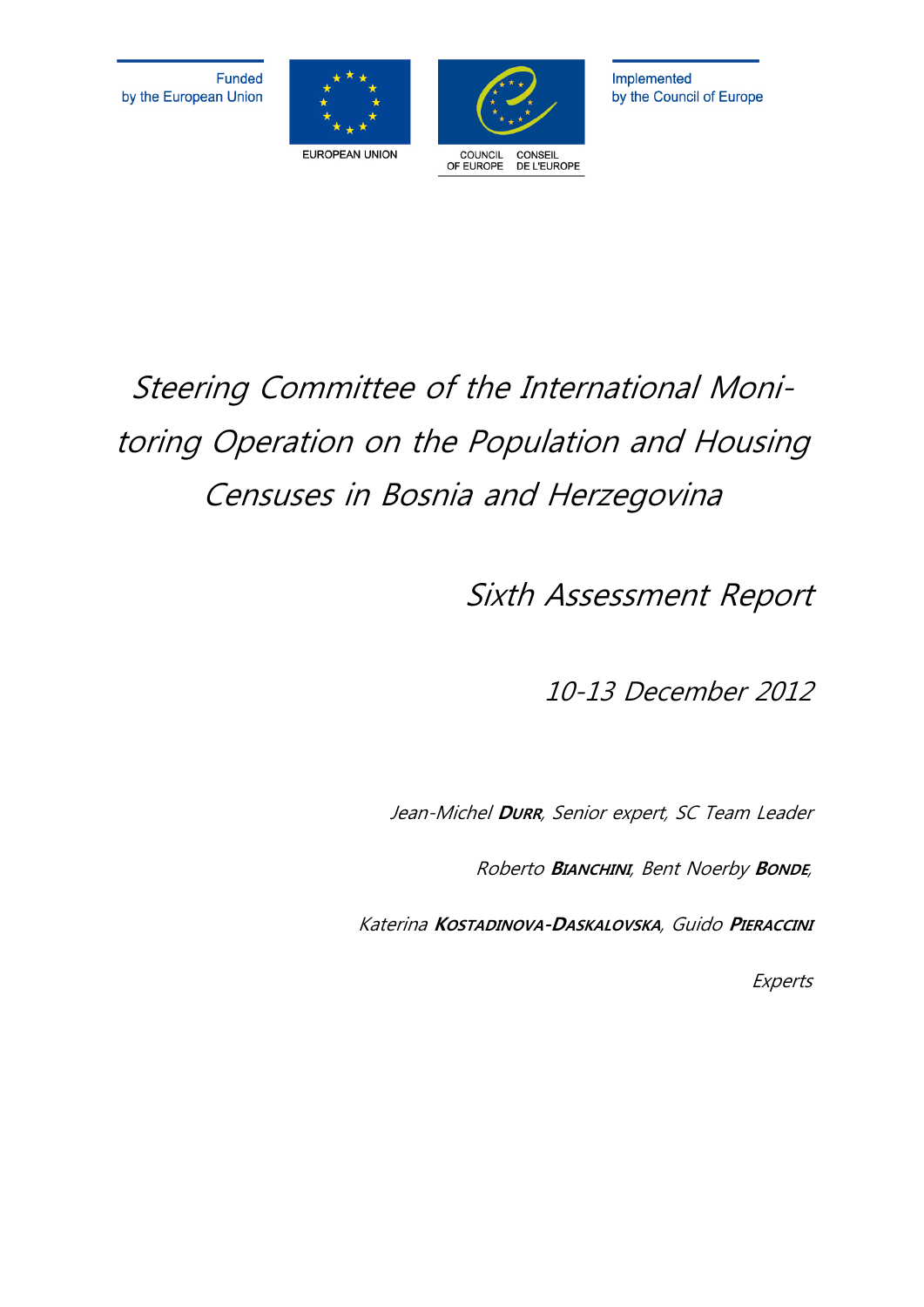#### **Contents**

| MANUALS: "INSTRUCTIONS FOR ORGANISING AND CONDUCTING THE CENSUS" AND "MANUAL FOR |  |
|----------------------------------------------------------------------------------|--|
|                                                                                  |  |
|                                                                                  |  |
|                                                                                  |  |
|                                                                                  |  |
|                                                                                  |  |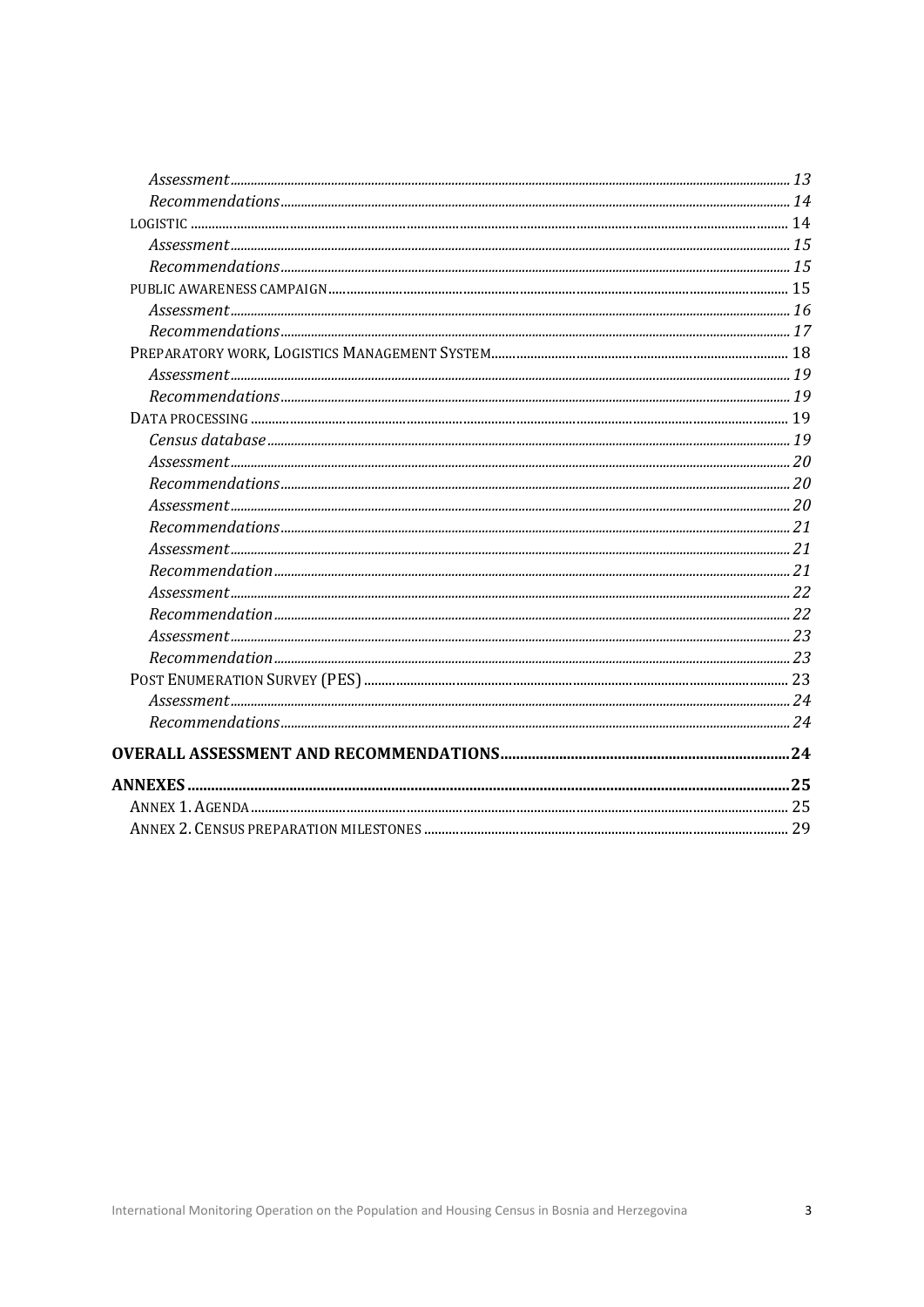## **List of acronyms**

| <b>BiH</b>         | Bosnia and Herzegovina                                            |
|--------------------|-------------------------------------------------------------------|
| <b>BHAS</b>        | Agency for Statistics of Bosnia and Herzegovina                   |
| CoM BiH            | Council of Ministers of BiH                                       |
| <b>CSO</b>         | Civil Society Organisation                                        |
| DB                 | District Brčko                                                    |
| EA                 | Enumeration area                                                  |
| FBiH               | Federation of Bosnia and Herzegovina                              |
| <b>FOS</b>         | <b>Federal Office of Statistics</b>                               |
| EI                 | <b>Entity Instructor</b>                                          |
| EUPHC <sub>2</sub> | Technical assistance to Population and Housing Census Phase II    |
| <b>GIS</b>         | Geographic Information System                                     |
| <b>ICEI</b>        | Department for International Cooperation and External Information |
| <b>IMO</b>         | <b>International Monitoring Operation</b>                         |
| <b>IMO MG</b>      | International Monitoring Operation, Management Group              |
| <b>IMO SC</b>      | International Monitoring Operation, Steering Committee            |
| IT                 | <b>Information Technology</b>                                     |
| <b>LFS</b>         | Labour force survey                                               |
| <b>MCC</b>         | Municipal Census Commission                                       |
| MI                 | Municipal Instructor                                              |
| <b>PES</b>         | <b>Post Enumeration Survey</b>                                    |
| Q                  | Question                                                          |
| <b>RS</b>          | Republika Srpska                                                  |
| <b>RSIS</b>        | Republic Srpska Institute for Statistics                          |
| SI                 | <b>State Instructor</b>                                           |
| <b>TA</b>          | <b>Technical Assistance</b>                                       |
| <b>TAP</b>         | <b>Technical Assistance Project</b>                               |
| <b>TOR</b>         | Terms of Reference                                                |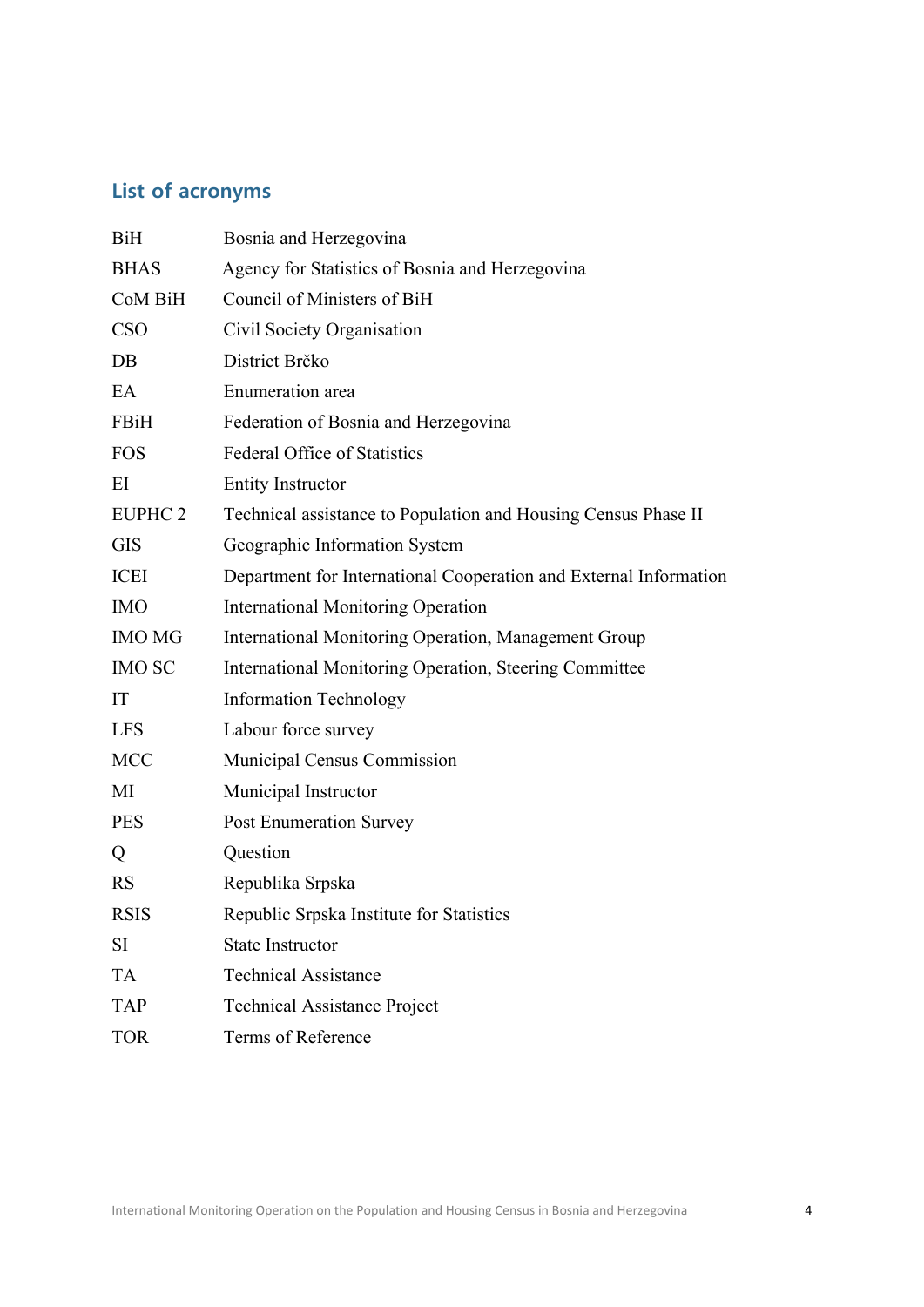## **Introduction and Background**

1. A Population and Housing Census shall take place in Bosnia and Herzegovina (BiH) in accordance with the Law on the Census of the Population, Households and Dwellings in Bosnia and Herzegovina in 2013 as adopted by the Parliamentary Assembly of Bosnia and Herzegovina on 3 February 2012. The Council of Ministers of Bosnia and Herzegovina has invited the European Commission to organise the international monitoring of the Census. Therefore, the European Commission, the Council of Europe and the Council of Ministers of Bosnia and Herzegovina signed on 18 April 2012 a Memorandum of Understanding to agree upon the following:

- The general objective of the International Monitoring Operation (IMO) of the Population and Housing Census in Bosnia and Herzegovina is to monitor the compliance of the whole Census exercise, from the preparation to the data dissemination, with:
- International standards on population and housing censuses as defined by UNECE and Eurostat, and as adopted by the Conference of European Statisticians as Recommendations for the 2010 Censuses of Population and Housing;
- Regulation (EC) No 763/2008 on population and housing censuses, and its implementing measures;
- The Fundamental Principles of Official Statistics, adopted by the UN Statistical Commission, as well as the European Statistics Code of Practice, promulgated by the European Commission;
- Standards on data protection and confidentiality, as provided for in the Convention for the Protection of Individuals with regard to Automatic Processing of Personal Data of the Council of Europe, and the relevant European Union regulations in force.

2. The Operation will be carried out by a Committee of International Organisations, the Management Group (IMO MG) assisted by a Senior Census Expert, experts in population censuses, one or more experts in information technology and persons monitoring the census enumeration in the field.

3. The Senior Census Expert, the Census Experts and the IT Experts will assess the compliance of the Census in Bosnia and Herzegovina with the requirements listed in the Memorandum of Understanding, but they will not provide technical assistance.

4. Under the guidance of the Committee and the Senior Census Expert, the Census Experts shall:

- Examine the technical preparation of the Census including the pilot Census and postenumeration survey, in particular the drafting of questionnaires and manuals;
- Monitor the collection, processing and dissemination of Census data, verifying the accordance with the requirements defined above:
- Control the fair and proper computation at all levels and whether the confidential nature of the individual data is fully guaranteed;
- Investigate any other matter with relevance for the Census.

5. The Management Group has designated Mr. Jean-Michel Durr as Senior Census Expert and Mr.Roberto Bianchini, Mr. Bent Noerby Bonde, Ms. Meryem Demirci, Ms. Katerina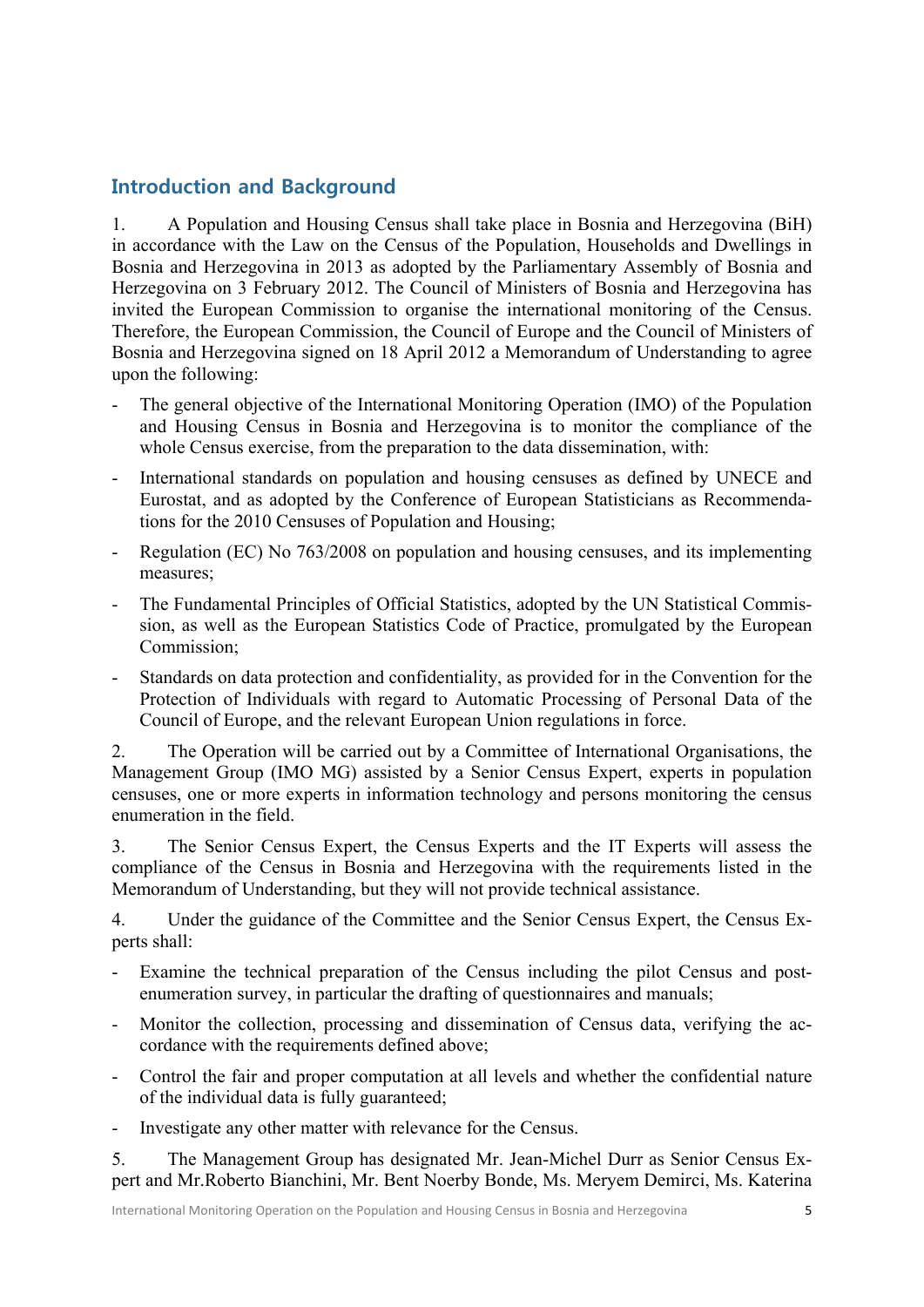Kostadinova-Daskalovska, and Mr. Guido Pieraccini as experts in population censuses. The Senior Census Expert and the Experts in population censuses form the IMO Steering Committee (IMO SC) of international experts.

6. The first mission of the IMO SC was conducted from 23 to 26 April 2012. The objective of this mission was to assess the preparations for the population and housing census in their main components, including the preparation of the pilot census. The report of the SC was sent by the Senior Census Manager on May 12 to the IMO MG.

7. The second mission was conducted from 26 to 29 of June 2012. The objective of this mission was to assess the progress made since the first mission in preparations for the population and housing census, including the preparation of the pilot census.

8. The third mission took place on 17 and 18 of September 2012 and was conducted by two members of the SC, Mr, Durr and Ms. Katerina Kostadinova-Daskalovska. The objective of the mission was to assess the implementation of recommendations made in previous reports and to assess the preparation of the pilot census, planned for October 15-29.

9. The fourth mission took place between 10 and 29 of October 2012 and was conducted successively by the members of the SC (5 days each, except the senior expert from 10 to 19 of October). The objective of the mission was to observe the conduct of the pilot census in the field. In addition, a team of four observers, composed of Lidija Naumovska, Gabor Rosza, Jean-Paul Sardon and Per Schöning was present during the whole period of the pilot census. Each of them covered several municipalities, in order to observe the pilot census field operations in all the 60 enumeration areas (EAs) sampled in the pilot.

10. The fifth mission took place from 19 to 21 of November 2012 (3 days) and was conducted by one member of the SC, Ms. Katerina Kostadinova-Daskalovska. The objective of the mission was to observe the conduct of the Post enumeration survey (PES) of the Pilot census in the field. The expert covered all 6 EAs (in 6 municipalities) sampled in PES sample in order to observe the PES field operations.

11. The sixth mission took place from 10 to 13 of December 2012 and was conducted by four members of the SC: Mr. Roberto Bianchini, Mr. Bent Noerby Bonde, Ms. Katerina Kostadinova-Daskalovska and Mr. Guido Pieraccini. The objective of the mission was to hear from the Statistical Institutions about the lessons learn from the Pilot Census and to assess whether the preparations are on level that could allow conducting a census in April 2013.

12. The present assessment is based on the information reported during mission meetings, and on some direct observations of the mission. As a consequence, the comments and recommendations presented below are based on the understanding of the experts, and may not reflect the real situation. The report was prepared by the experts that performed the mission and was finalised by the Senior Census Expert.

13. The experts wish to express their gratitude to the directors and staff of the Agency for Statistics of Bosnia and Herzegovina (BHAS), the Statistical Institutes of the Federation of Bosnia and Herzegovina and Republika Srpska for their availability and collaboration, and to the staff of Council of Europe for the perfect organisation of the mission.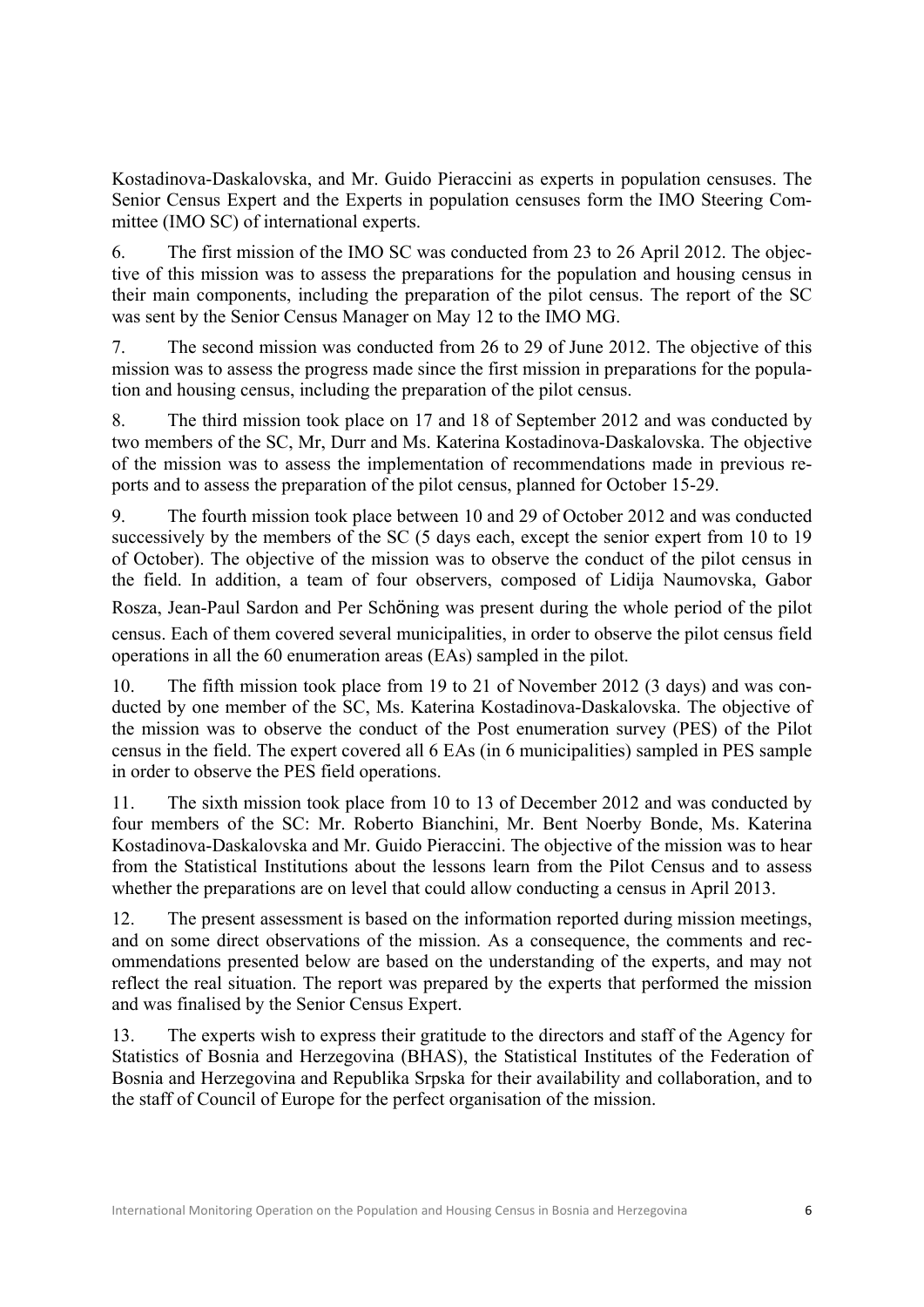## **Executive Summary**

14. The mission was conducted seven weeks after the end of the pilot census with the objective to assess the way the statistical institutions would be able to take quick decisions from the analysis of the pilot census and implement on time technical improvements. This would be decisive in determining whether the date of April 2013 for the enumeration could be met. In particular, the SC considered as a major condition that by the beginning of December 2012, questionnaires were revised according to its recommendations, and a detailed plan for census logistics prepared.

15. Whereas the three Statistical Institutions made separate analyses of the Pilot Census, they seem to have drawn the same findings. While the Methodology group planned to hold a twodays' workshop on Lessons learned from the Pilot Census on 17 and 18 December 2012, at the time of the SC mission, the Statistical Institutions did not have a common written report on the Pilot Census nor have held a meeting or a workshop to discuss the lessons learned from the Pilot Census.

16. Based on discussions with the three Statistical Institutions, the SC came up with the following findings:

- a) Review of the census questionnaires in light of the lessons learned from the pilot census is not yet done. The three Statistical Institutions have their own views and had prepared their own proposals, but no common draft was prepared yet and agreed;
- b) Consequently, manuals of instructions are not revised accordingly and not yet improved as recommended by the SC in the report on the Pilot Census;
- c) A census form and clear instructions on enumeration of the BiH citizens residing abroad (in accordance with article 40-42 of the Census Law) was not prepared yet;
- d) The activities on improvement of the training materials and development of guidelines for trainers have not yet started;
- e) Cartographic preparations for the full census have been finalised in the Brcko District. In FBiH, they are expected to be concluded by mid-December. In RS it was reported that census maps would be ready by end December. However, it was also reported that orthophotos are available only for 70% of the territory of RS, and that the remaining 30% will be available in January 2013. Census maps for the 30% of the territory not covered by orthophotos will be prepared using cadastral maps, which were already assessed by the SC as not suitable for census operations.
- f) The recommended inclusion of unique ID codes for addresses on the census maps and census forms, relevant for census coverage, was discussed in RS and FBiH, but no common decision was taken yet.
- g) The recommended establishment of a systematic mechanism to number, manage and monitor the coverage of dwellings inside buildings, relevant for census coverage, was discussed in RS and FBiH, but no common decision was taken yet.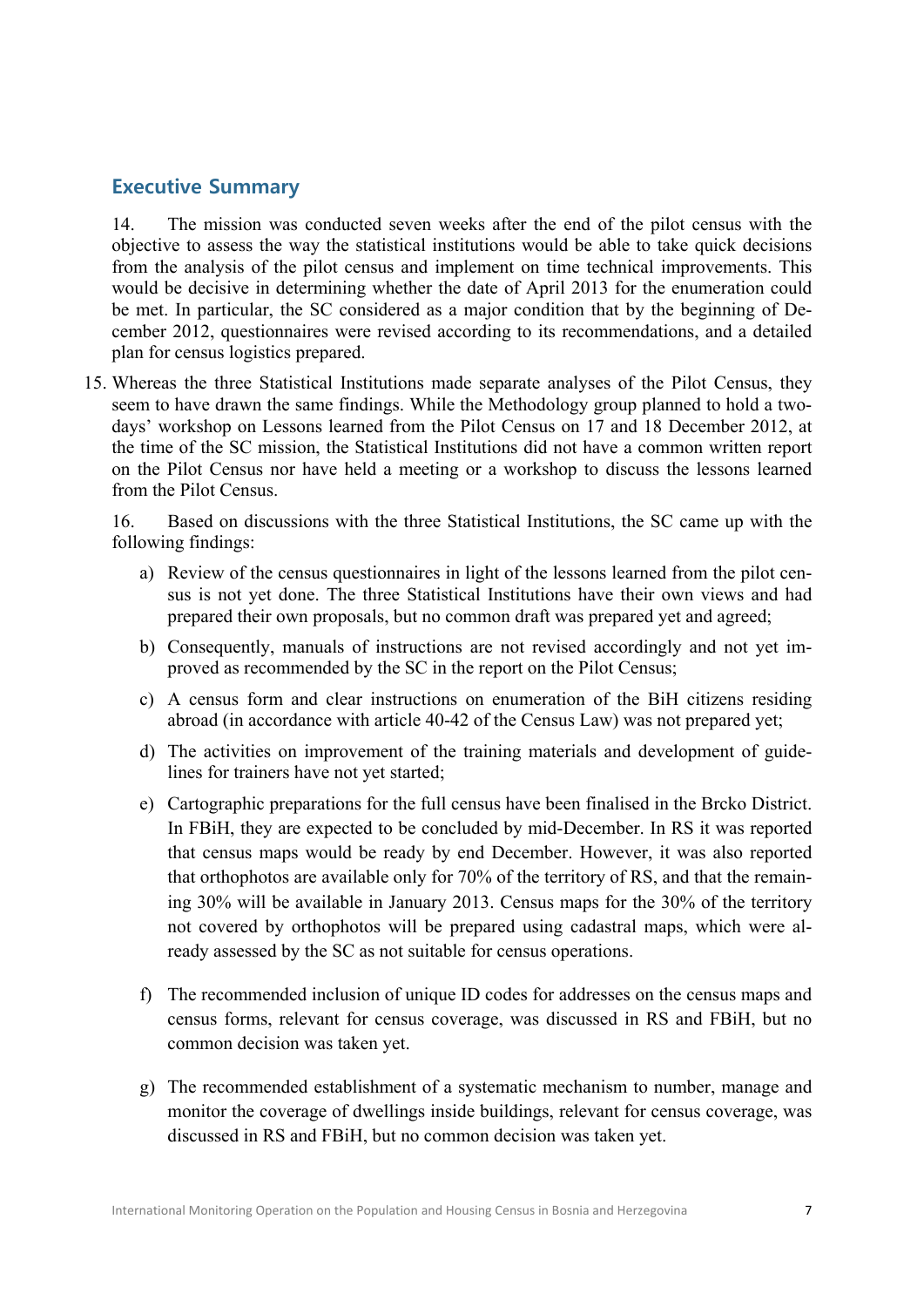- h) The recommended technical meeting between entities aimed at discussing and agree how to conduct the enumeration in the areas of the boundary line did not take place.
- i) Procurement for printing of maps and forms has not started, as the exact number of EAs was not known yet. The procurement procedure will need at least 3 months, if there is no contestation of the decision of award of the tender.
- j) The number of EAs resulting from the cartographic preparation is largely exceeding the initially expected number. This will entail higher costs and organizational issues, such as recruiting more enumerators and instructors.
- k) The communication and outreach strategy has not been finalised yet; no media training of management and staff has taken place; there is not capable communication experts within the agency; no active involvement of agency and entities in developing strategy.

17. In addition to the technical preparations, there are still unresolved issues as a result of the diverging interpretations of the census law, the unclear division and level of the budget available. Finally, as regularly pointed out, the coordination among the three statistical institutions is still unsatisfactory and the decision making process is not yet functioning properly.

**18. In conclusion, the SC considers that the technical preparations are not at a satisfactory level that could allow conduct a census in April 2013. The SC unanimously strongly recommends a postponement of 6 months minimum (first possible period October 2013). This will give time to the Statistical Institutions to finalize preparations and fix all remaining issues. This will also bring Bosnia and Herzegovina in line with most of the countries that conduct a census no less than one year after the pilot census in order to draw all lessons and implement appropriate modifications of the various components.** 

**19. However, the SC will give a positive assessment for the organization of the Census in October 2013 only if the Statistical Institutions complete the required preparations on time, with satisfactory quality of the deliverables and respect of the deadlines, as reflected in Annex II of the present report.** 

## **Lessons learned from the Pilot Census.**

20. After the Pilot, each of the three statistical institutions have made its own analyses based on:

- Participation in the Pilot Census field activities
- Observations of the field activities in the Pilot Census
- Reports from the Pilot Census field staff

21. In addition the three institutions did together some analyses of the filled census questionnaires during the preparation of the manual for data entry of the Pilot Census questionnaires.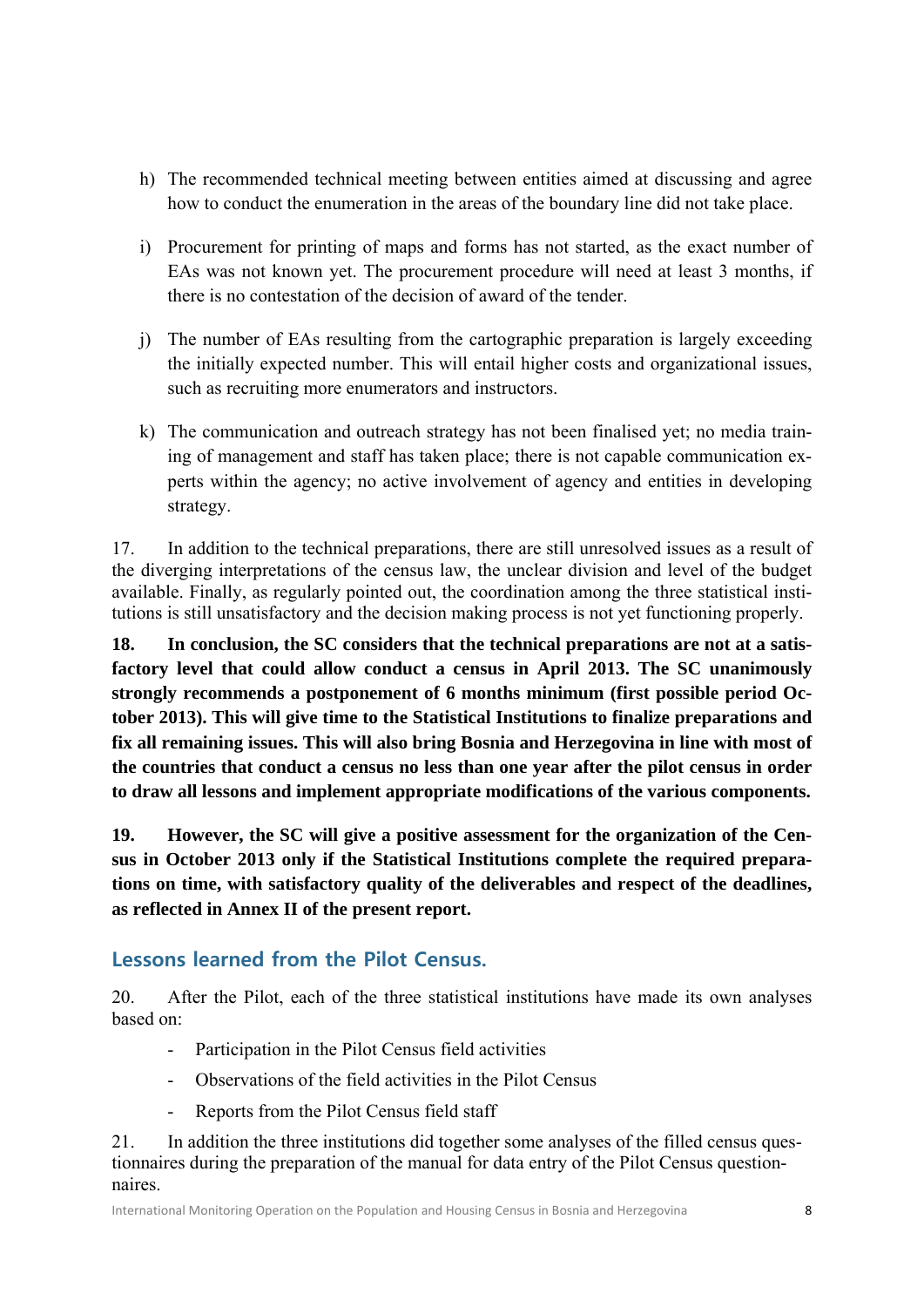22. Based on these analyses the three Statistical Institutions expressed during the mission their view about:

- **Shortages and omissions in the Pilot Census organization** 
	- Late preparation of service contracts for the field census staff and delayed payment of the expenses and fees (*which at the beginning of the mission were still not paid*). A database with correct information and bank accounts of field census staff was not established at the beginning of the Pilot.
	- Failures in the logistic in delivering and collecting the census material (delayed distribution of the required additional number of census questionnaires, inappropriate collection of the census material after the enumeration);
	- Cases where inappropriate premises were provided for storage for census material.
- **Lack of clarity for some points in the Manual for Census organization** 
	- Listed tasks and responsibilities of the census actors without sufficient instructions how to do the work;
	- Missing procedures for performing some tasks.
- **Training** 
	- The training teams of each Entity Statistical Institution gave training to the census staff for their respective Entity. Therefore, there was a possibility not to give the same instructions than at the state level;
	- The training materials, including slides presentations, were the same for all participants regardless of their role (for entity instructors, Census commissions of units of local self governments- MCC, for municipal instructors and enumerators);
	- The training material and presentation were lacking practical examples;
	- Different instructions were given about same topics (for example for question on migrations).
- **The Census questionnaires** 
	- The formulation and wording of some questions in the questionnaires was not clear enough for the enumerators and /or for respondents.

#### **Manual with instructions for enumerators and municipal census instructors**

- The instructions for some topics are not sufficient and practical examples are lacking.

23. At the time of the SC mission the three Statistical Institutions still did not have a common written report on Pilot Census; neither had they held a meeting or a workshop to discuss the lessons learned from the Pilot Census. As the SC was informed, the Methodology group was planning to hold a two-day workshop on Lessons learned from Pilot Census on 17 and 18 December 2012.

24. Generally, the three Statistical Institutions were very satisfied that the Pilot Census took place and that all aspects were tested, so that they had a chance to see all shortages and omissions in the census methodology and organisation.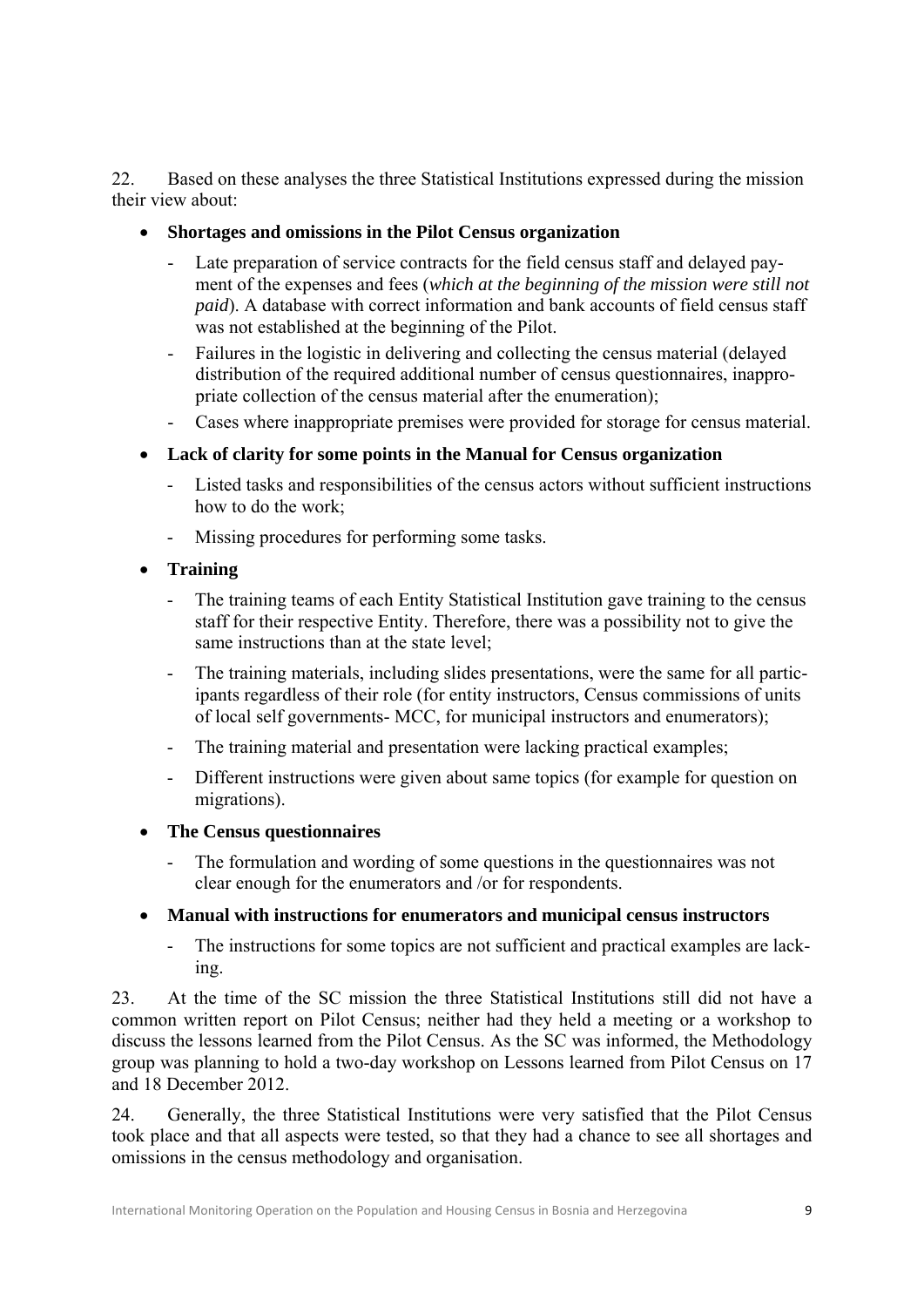## **Progress made in the period after the Pilot Census**

25. In the period between the Pilot Census field activities and the sixth SC mission, the following activities were completed:

- The Pilot Census material was unpacked and census forms organised for the manual data entry;
- Final PES preparations were finalised and PES was conducted in the field;
- Manual checks of Pilot Census material in order to make it ready for data entry;
- The Program Module for manual data entry was finalised and manual data entry of the Pilot Census data had started on 13 December (expected to be completed by 24 December);
- The hardware for scanning was just delivered to the BHAS and installed on 13 December;
- Each of the three Statistical Institutions made new draft of the census questionnaires with changes mainly in the first questions in the form P-1 (Individual form).
- Continuing activities on cartographic preparations.

## **Assessment of the census preparation**

## **CENSUS BUDGET**

26. BHAS prepared and proposed to the Entities a third drafted financial agreement but the Statistical Institutions did not accept it. No indications are yet formalized from the Fiscal Council even if the Census law state that they should provide a mechanism of allocating the census budget in 60 days after the approval of the Census Law.

27. The budgets for the entities and the state Budget for year 2013 were adopted by entities and BiH authorities by 6 of December. For each statistical institution financial means for the Census are allocated through the respective budgets *i.e.* it is not one common Census Budget. The SC was not provided with more details about financing. However, the Budget management and its distribution were still pointed out by the three Statistical Institutions as unclear and an unsolved problem.

#### **Recommendations**

28. It is recommended to re-evaluate the total budget, in light with the findings of the pilot census and the final number of enumeration areas as set by the cartographic preparation. In addition, it is urgent to clarify and formalize the mechanism to allocate the census budget to the Agency and the Statistical Institutes of Entities: kind of expense, control…

#### **CENSUS LAW IMPLEMENTATION**

29. There are different interpretations of some provisions of the BiH Census Law by the three Statistical Institutions that result in different type of disputes, in particular regarding the division of duties and responsibilities among Statistical Institutions. Also few provisions in the Census Law of RS that are not defined in the same way as in the BiH Census Law are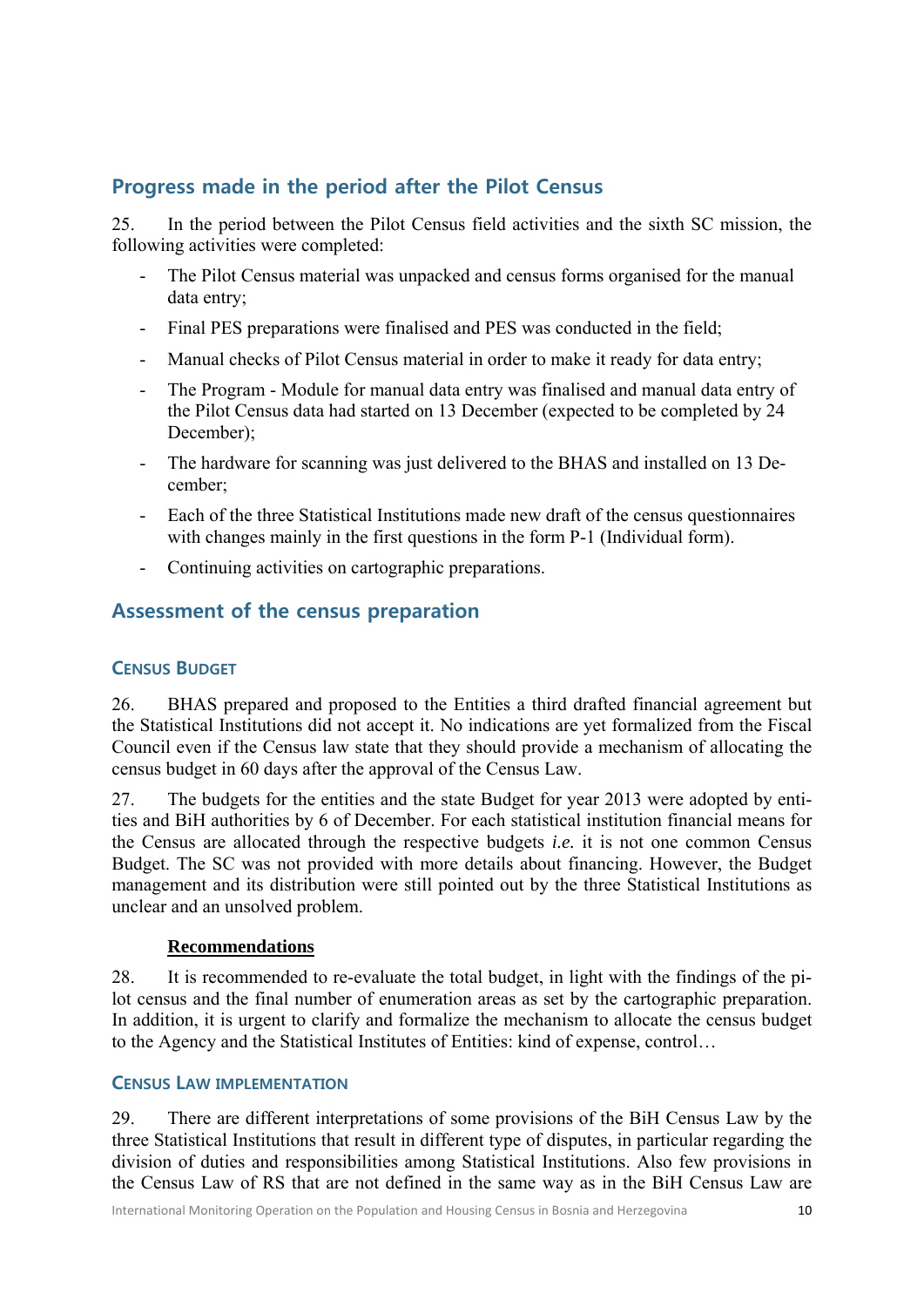considered as not fully in line with the state Census Law and thus are subject of disputes. Those provisions are mainly referring to the duties of MCCs explaining them in more details and in one case adding more competences. The SC had already point out these differences in its third assessment report.

#### **Assessment**

30. The partial implementation of BiH Census Law and different opinions and interpretations of the BiH Census Law contribute to poor coordination between the three Statistical Institutions and to inefficient decision-making process.

#### **Recommendations**

31. It is recommended the Statistical Institutions to ensure fully compliance with the state Census Law and to overcome the different interpretations of the Census Law and the disputes about RS Census Law through adopting decisions or procedures for the subject matter, or making clear provisions in the Census Methodology. In particular:

- To make clear division of the duties and responsibilities of the three Statistical Institutions;
- To clarify the "common data base" of Census data;
- To define in detail the duties and responsibilities of the MCC and within the MCC, (*for example to divide the organisational and logistics tasks from the methodological and controlling tasks between the MCC members and entity instructors who are considered as MCC members);*
- To prescribe clear procedures for selection of the census field staff in accordance with article 26, point 4 and 5 (that will ensure the ethnic structure from 1991 and where is not possible at least 50 %);
- To prepare and adopt procedures on how to conduct the enumeration in the areas of the boundary line;
- To prepare and adopt procedures how to conduct the enumeration of the BiH citizens working or residing aboard for more than 12 months in compliance with the Article 40-42 in the BiH Census Law;
- Other issues identified by the three Statistical Institutions.

#### **CENSUS ORGANISATION**

32. In the period after the Pilot Census the three Statistical Institutions did not work on activities referring to Census organisation.

#### **Assessment and Recommendations**

33. All assessments and recommendations given for the Pilot Census are still valid, including the aforementioned recommendation referring to the implementation of the Census Law, but connected with the Census organisation. The activities on establishment of the MCCs for the Census should start in due time to allow to have established and functioning MCCs at least 2 months before the Census reference day.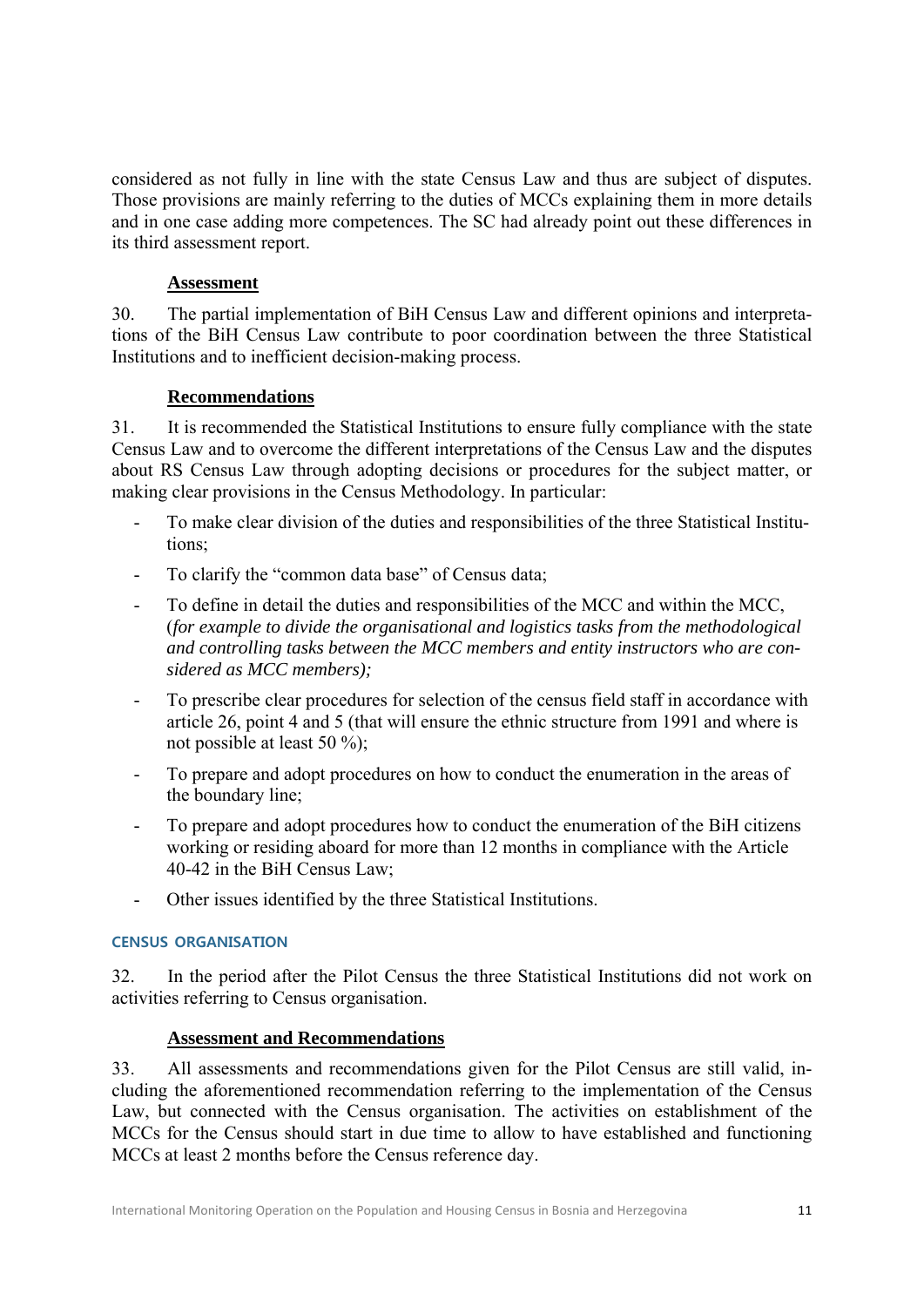#### **CENSUS QUESTIONNAIRES**

34. Based on findings obtained from the Pilot Census field activities and report analyses as well as the analyses of the filled census questionnaires during the manual preparations, each of the three Statistical Institutions made a draft of revised census questionnaires with changes mainly in the first questions in the form P-1 (Individual form). The discussions on the three different proposed draft questionnaires were scheduled for the week after the SC mission. The three Statistical Institutions should come up with an harmonized and common draft and then adopt the questionnaires as final. Then manuals of instructions shall be amended accordingly.

#### **Assessment**

35. Agreed draft of revised questionnaires was not in place at the time of the SC mission. The analyses made by the three Statistical Institutions and their prepared drafts of the revised census questionnaires are only a starting point for preparing common revised questionnaires.

36. Referring to the enumeration of the household members working or residing abroad for more than 12 months, the drafts of the P-1 (Individual form) prepared by Statistical Institutions, do not have note/ explanation that would guide the enumerator to fill for such persons only the first 7 questions and questions on ethnicity/ nationality, religion and mother tongue (applying the same possibility not to answer the questions on ethnicity/ nationality and religion). In accordance with article 40, paragraph 2 of the BiH Census Law only these questions are to be answered by BiH citizens working or residing abroad for more than 12 months.

#### **Recommendations**

37. It is recommended that the revision of the census questionnaires in light of the lessons learned from the pilot census and the recommendations of the SC include the results from the Pilot Census data processing as well.

38. It is recommended to prepare a separate individual form for BiH citizens working or residing abroad for more than 12 months in compliance with the content prescribed in Article 40 paragraph 2 and method of enumeration prescribed in article 40, paragraph 3 and 4.

39. If the Census Methodology provides possibility for household members working or residing abroad for more than 12 months to be enumerated within their households in BiH, then it is recommended to make clear instruction on the Individual form (P-1) which questions are to be answered for such persons (questions that are prescribed in Article 40 paragraph 2).

40. Since the revision includes revision of the first set of question in P-1 form that are crucial for persons' coverage, a test of the revised questionnaires is recommended.

#### **MANUALS: "INSTRUCTIONS FOR ORGANISING AND CONDUCTING THE CENSUS" AND**

#### **"MANUAL FOR ENUMERATORS AND MUNICIPAL INSTRUCTORS"**

41. The three Statistical Institutions have started activities on preparation of the Manuals for the Census, i.e. they have started to revise the manuals used in the Pilot Census in light of the lessons learned from the Pilot Census and recommendations received from the SC.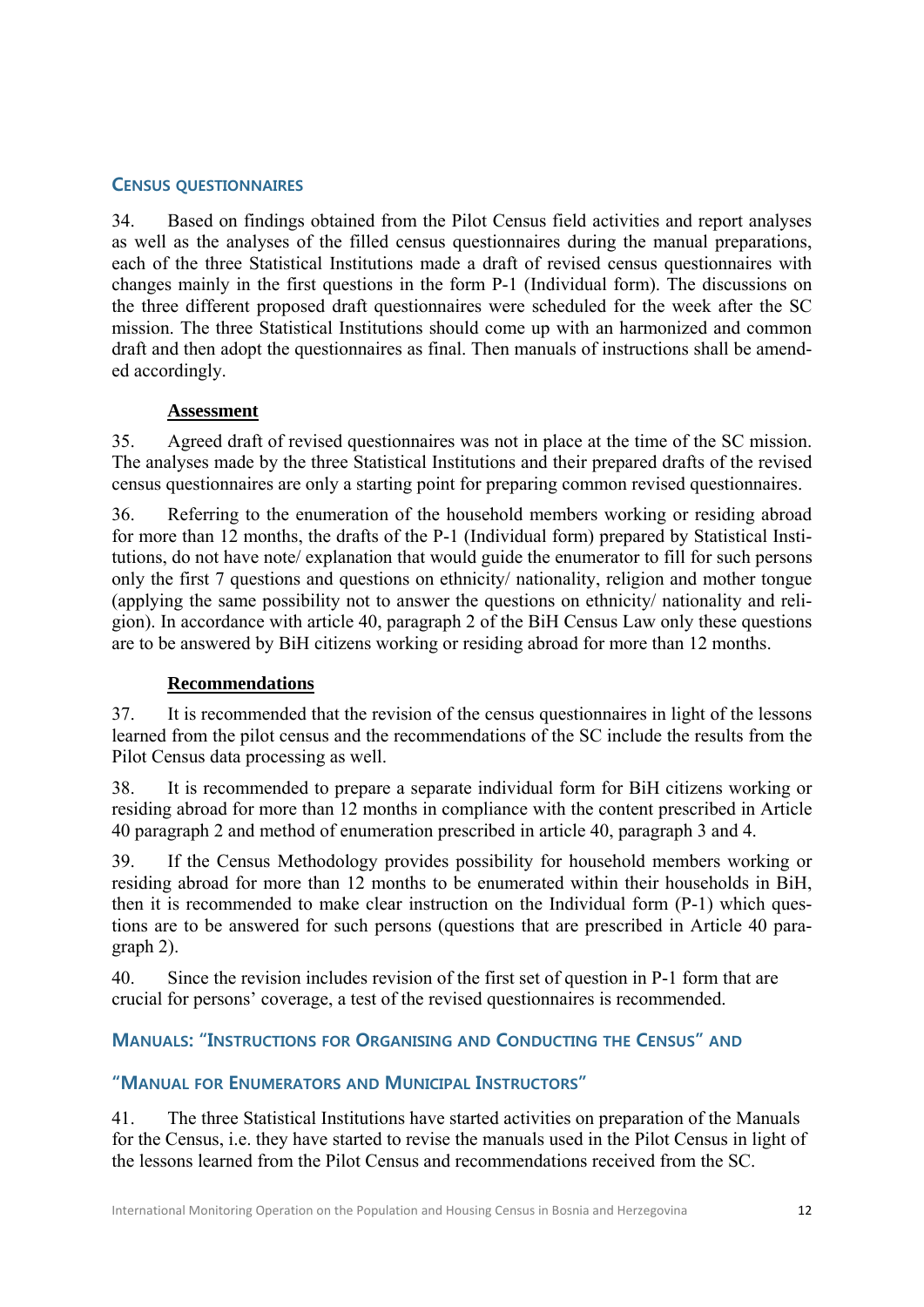#### **Assessment**

42. At the time of the mission, a draft version of the "Instructions for Organising and Conducting the Census" and of the "Manual for Enumerators and Municipal Instructors for the Census" was not yet prepared.

#### **Recommendations**

43. It is recommended to continue the started process of revision of the census Manuals in light of the lessons learned from the pilot census and SC recommendations given so far, including the appropriate updating in accordance with the revision of the census questionnaires and the inclusion of practical examples from the pilot census

#### **TRAINING MATERIALS**

44. Work on updating of training materials had not started yet at the time of the mission.

#### **CARTOGRAPHY**

#### **Assessment**

45. Cartographic preparations for the full census have been finalised in the Brcko District (DB). In FBiH, they are expected to be concluded by mid-December. In RS it was reported that census maps would be ready by the end of December. However, it was also reported that orthophotos were available only for 70% of the territory of RS, and that the remaining 30% would be available in January 2013. Census maps for the 30% of the territory not covered by orthophotos would be prepared using cadastral maps, which were already assessed by the SC as not suitable for census operations.

46. The recommended inclusion of unique ID codes for addresses on the census maps and census forms, relevant for census coverage,  $(4<sup>th</sup> SC$  mission report) was discussed in RS and FBiH. Even though the Geodetic Administration in RS decided to add the ID codes on the maps, the RSIS did not make a final decision to include them on the census forms. In FBiH, was reported that the unique ID codes for addresses will be included on the maps and on the census forms. In any case, no common decision was taken between the two entities on this aspect and no agreed changes on census forms were presented to the SC.

47. The recommended establishment of a systematic mechanism to number, manage and monitor the coverage of dwellings inside buildings, relevant for census coverage,  $(4<sup>th</sup> SC)$ mission report) was discussed in RS and FBiH. However, no decision was taken to this regard by the Institutes of Statistics.

48. The recommended technical meeting between entities to discuss and agree on how to conduct the enumeration in the areas of the boundary line between entities did not take place. Entities have a different representation of the boundary line on their maps, and this may create difficulties for census operations in those areas.

49. While in DB the number of EAs was confirmed to be 412, in FBiH and RS the final number of EAs was not defined at the time of the SC mission. From RS was provided an indicative number of EAs between 8,100 and 8,200. In FBiH the estimated number of EAs provided was about 16,000 (it was reported that the number of EAs was defined for 78 municipalities out of 79 at the time of the SC mission). Taking into consideration the figures report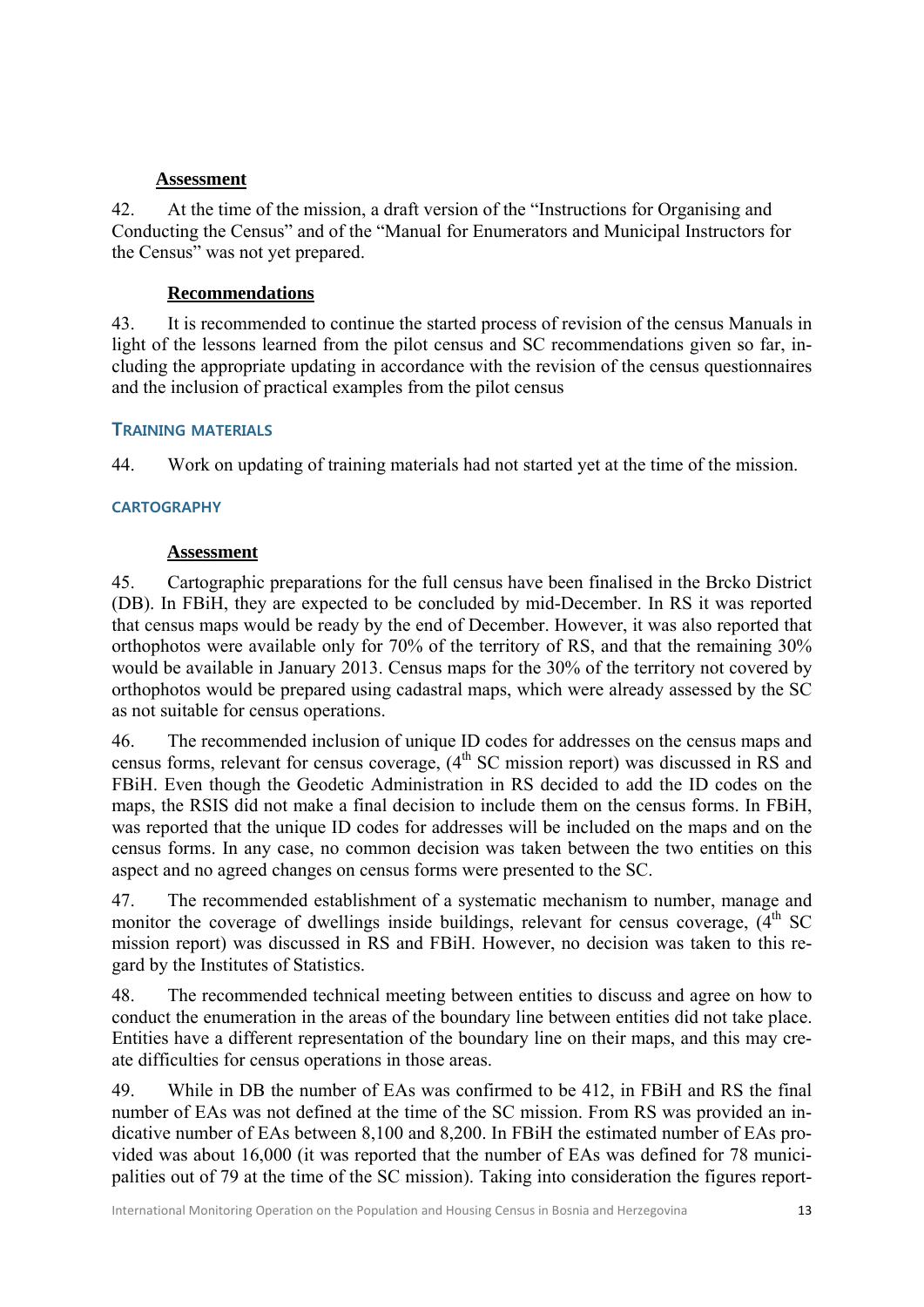ed by the Statistical Institutes, the overall number of EAs in BiH would be approximately 24,500, while in the 1991 census the total number was 18,500. Such increase on the number of EAs was not expected if we consider that EAs should contain approximately 100 households, or approximately 80 households in rural areas and approximately 120 households in urban areas. Probably, this happened because at least in some areas, EAs were demarcated not according to the number of households but on the basis of the number of dwellings, including vacant dwellings. The result is that a large number of the demarcated EAs may be without households. This aspect could have important consequences on the organisation of field operations, management of field staff and census materials, selection of staff, training, printing, and would largely increase costs.

#### **Recommendations**

50. The preparatory cartographic work should be finalised in both entities by 28 February 2013, and a list of EAs by municipality (EA code, estimated number of households, rural/urban) should be provided to the SC. The SC should assess the GIS census database at the beginning of March 2013 by having access to the GIS database in each entity in order to make a qualitative report on census maps. Census maps should be finalised by 31 March 2013.

51. Unique ID codes of addresses should be reported on the GIS census database and EA maps, and on census forms as already recommended.

52. A common systematic mechanism to number, manage and monitor the coverage of dwellings inside buildings should have been established in both entities by 28 February 2013.

53. A method to conduct the enumeration in the areas of the boundary line between entities should be agreed between RS and FBiH by 28 February 2013. It is expected BHAS will facilitate and coordinate discussions to this aim.

54. It is recommended to investigate the demarcated EAs in order to reduce the overall number of EAs in BiH. This is expected to be completed by the end of February 2013 together with the finalisation of the cartographic preparatory work. It is expected that the outcomes of the analysis of the pilot census will be available by the end of January 2013. The analysis of the difference between the estimated number of households versus the enumerated households by EA, would be useful to define the final number of EAs in BiH.

55. As already recommended, it is expected that a quick map updating will be conducted by enumerators 2-3 weeks prior to the commencement of the general enumeration, in order to verify EA boundaries, to add new buildings and in order to remove from the map buildings not existing anymore at the time of census operations.

#### **LOGISTIC**

56. The group for logistic in BHAS was established late, during the Pilot Census. A plan for census logistics was prepared by BHAS taking as census reference date 1st April 2013. However, the plan is not detailed in some parts and not feasible in others due to the short time remaining until April 2013. As previously recommended, field organisation should be well organised in relation to the management of staff and materials, deliver and return of census materials, identification and organisation of census premises in the municipalities, selection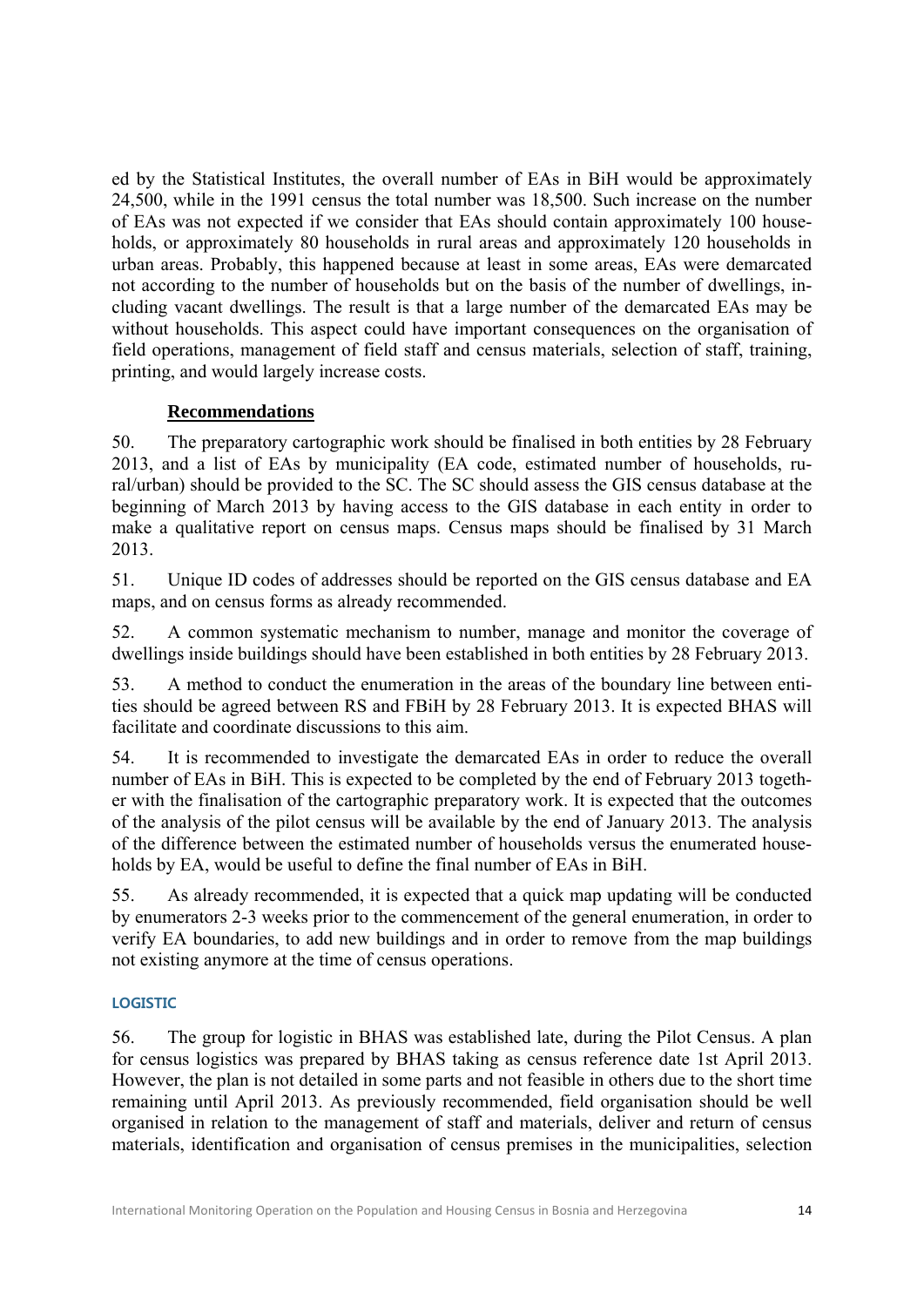of field staff, establishment of census municipal commissions, training, clear, common and agreed procedures.

57. No exact number of EAs is yet available for the whole BiH. This has an impact on the tender procedure for the printing of the maps, the census materials and the assembly of boxes. A tender procedure takes about 50 days using the shortest procedure. Considering 1<sup>st</sup> of April as the reference date, material has to be distributed to the municipality by 15th of March 2013. This means that, from the time of the mission, there were 90 days for tendering, printing, assembling and transporting the materials to the field, if no unexpected event occurs.

58. The cartographic preparations cannot provide data on the ethnic structure at the level of EA that is required for estimation of the number and distribution of the census questionnaires according to languages and alphabets.

#### **Assessment**

59. The logistic plan prepared by BHAS taking as census reference date  $1<sup>st</sup>$  April 2013 is not detailed and in some parts not feasible due to the short time remaining until April 2013. Even if the required number of census questionnaires is known and the tender specification is ready, the remaining period till 1<sup>st</sup> April will be too tight for tendering, printing, assembling and transporting the materials in the field, and thus risky.

60. There is a lack of knowledge regarding tendering procedures. There is no need to know the exact number of documents or number of pages of each document to draft the specifications and call for tender. A minimum and maximum number of document can be specified and price requested by tranche as well as price per page.

#### **Recommendations**

61. It is recommended to prepare updated and detailed logistic plan in accordance with the new recommended period of enumeration.

62. It is recommended to plan the distribution of census material from the printing house to the MCCs according to the estimated number of census questionnaires by language and alphabet at municipal level. It is recommended to assemble EA boxes at MCC level, since municipalities are more familiar with the ethnic structure of the population residing in their municipality.

63. The Agency should seek assistance, in the BiH administration or EU Delegation, for preparing call for tender in order to launch the call for tender even if the total number of documents and pages are not precisely known. In addition, options for express re-printing and delivery in case of lost/damage of documents should be provided.

#### **PUBLIC AWARENESS CAMPAIGN**

64. There has been no follow-up among the Statistical Institutions since the pilot census to discuss lessons learned, and the Work Group for Communication that was established in the early summer has not met more than once.

65. The communication and outreach strategy has not been finalised yet and there has been no active involvement of the Agency and entities Statistical Institutions in developing the strategy;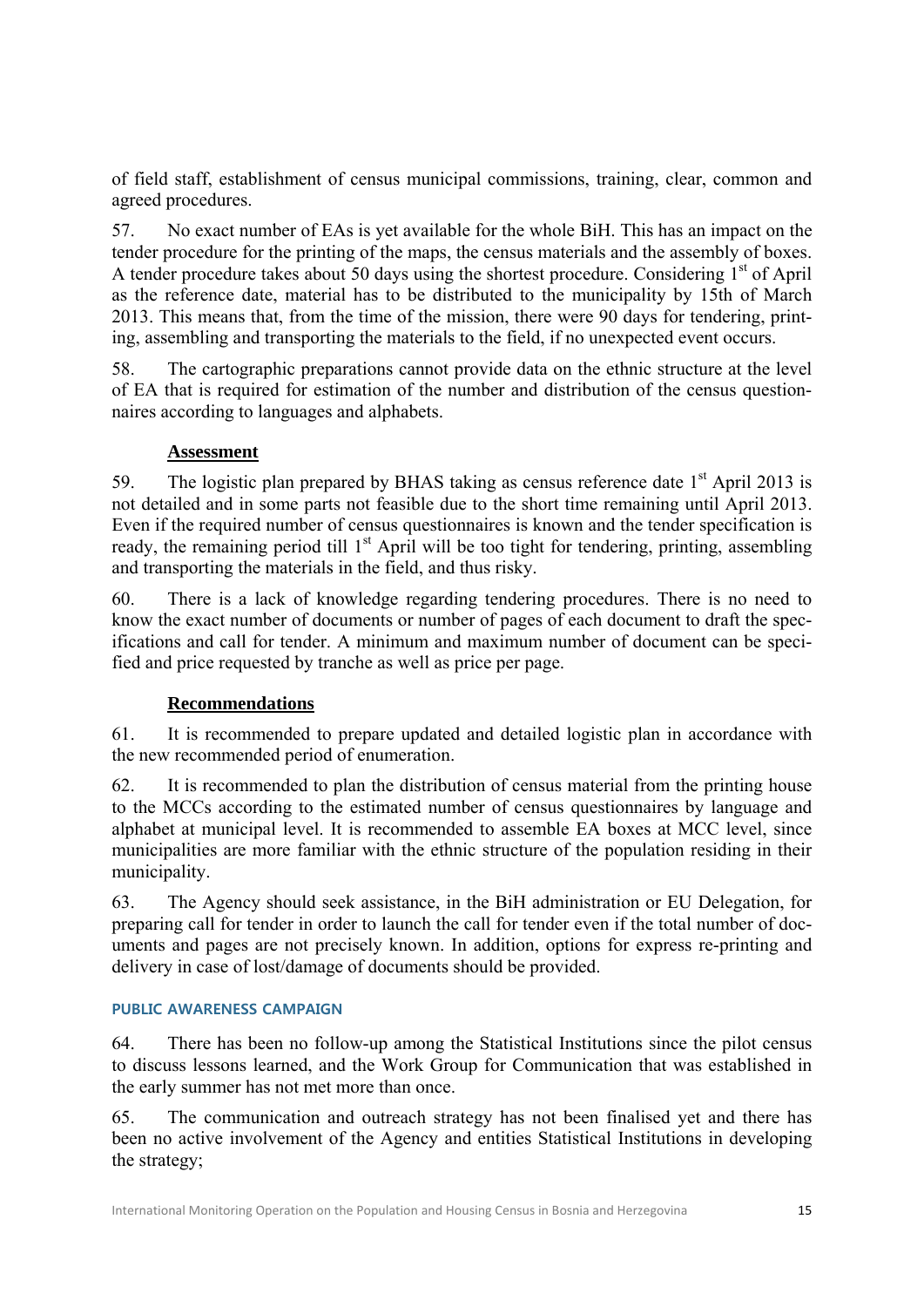66. According to the management of the Agency there are no capable communication experts within the BHAS and there has been no media training of management and staff of any of the three Statistical Institutions.

67. The director of the BHAS has requested but not obtained a full time senior communication expert and a call centre as part of the communication strategy; and none of the three statistical institutions is prepared to proactively counter false accusations or misunderstandings in the media.

68. There has been substantial media coverage before, during and after the pilot census. However, almost all media coverage and the public discourse focused on questions 24-26 regarding ethnicity/nationality, religion and language. One advocacy approach put forward by a number of Civil Society Organisations CSOs is to stress the right of people to refrain from answering question 24-25 and if they answer, to freely allow for all self-perceived ethnic/national and religious groupings. Another advocacy approach put forward by another group of CSOs seeking to convince people to stick to the three national groups – Bosniaks, Serbs and Croats and in particular to convince people to answer Bosniak and not Bosnian or Muslim. The focus on 24-26 makes it very difficult to present the census as a purely technical exercise and constantly raises discussions about the three questions and their formulation.

#### **Assessment**

69. It is obvious that the lack of meetings in the joint Work Group and lack of implemented procedures for collaboration in the field of communication and outreach leads to a number of unnecessary problems and conflicts. The BHAS is overall responsible, but there has been no clarification of the still important roles and responsibilities of the entity statistical institutions in dealing with communication and outreach. As a consequence there are no guidelines about spokes functions and messages and no clear procedures on approval and distribution of posters, jingles, adverts etc.

70. It is a problem that the communication and outreach strategy has yet not been finalised. The EUHCR communication expert finds the BHAS irresponsive to requests for meetings, feedback or inputs and the entity statistical institutes not engaging in the development of the strategy. The BHAS and the ESIs deplore a lack of assistance and support to communication and outreach from EUPHCR.

71. The lack of a continued flow of coordination meetings between the three institutions, the lack of appointment of responsible communication staff in the BHAS, and the lack of involvement of the EUHCR communication expertise also slows down training of management and relevant staff.

72. It is a feedback from both the Technical Assistance for communication and from the CSO umbrellas that the BHAS and the ESIs are perceived as very slow in reacting to the public discourse and definitely not offering a proactive involvement to the political and civil society led debate about the 24-26 questions.

73. There have been substantial discussions about the questions 24 to 26. *The Law on Census of Population, Households and Dwellings in Bosnia and Herzegovina in 2013* does not deal with formulation of questions but states in its Article 12 that (1) *"Persons referred to in the paragraph 1, Article 11 of this Law, are not obliged to declared their national/ethnic and religious affiliation and the questionnaire shall have an informative note about it."*. It has been difficult for the three statistical institutions to agree on how to formulate these ques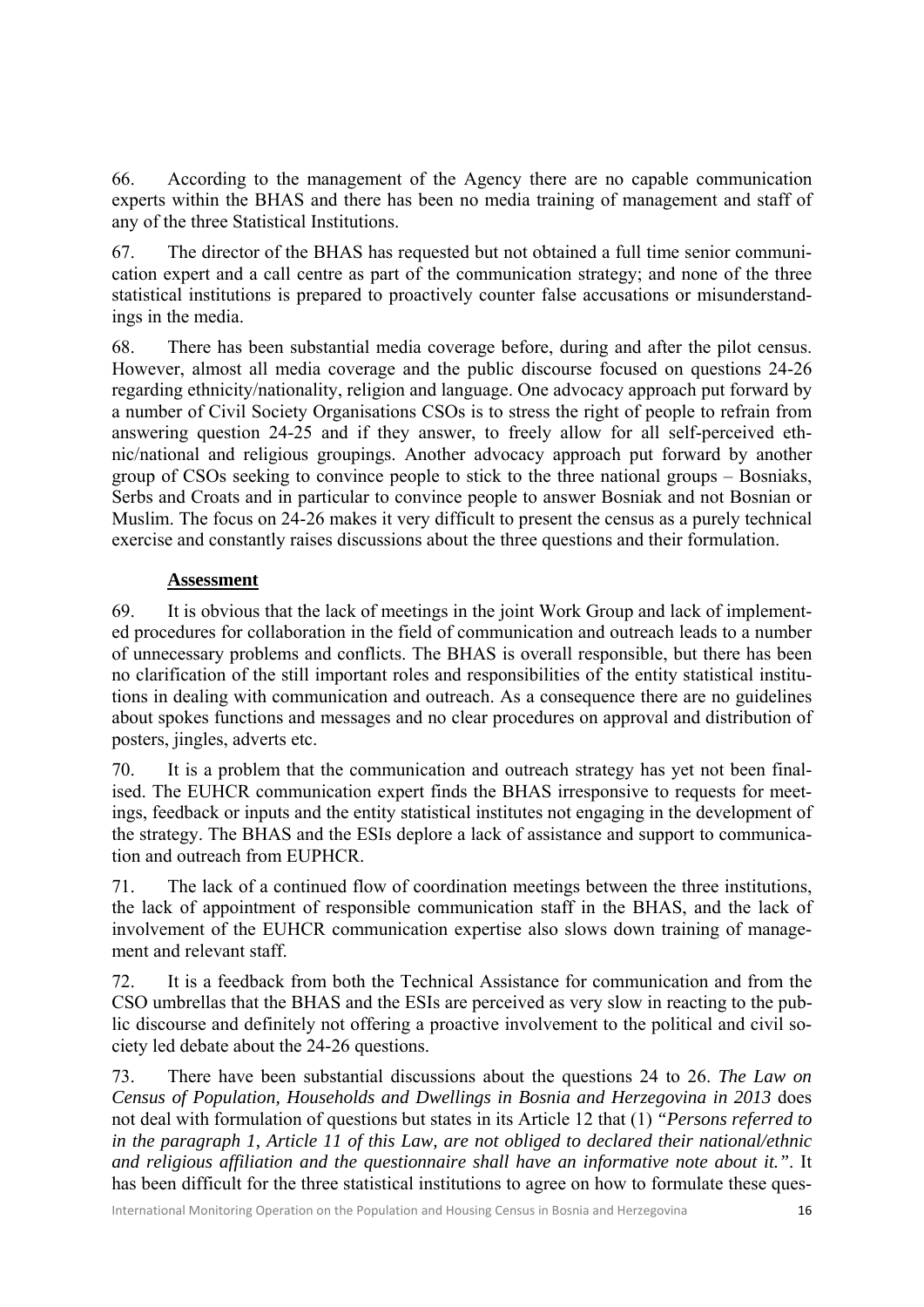tions and the SC recommended in its first mission report consider a "strictly open question" "to avoid any risk of bias in the responses when some answers are proposed, but also to not describe some ethnic groups as "others", which may sound disrespectful." This recommendation was again stressed in the report from the SC second mission including question 26 on mother tongue.

74. It was noted during the pilot census that some groups encourage people to declare in a certain way and in the fourth mission report it was therefore recommended that it must be stressed in the manual and in the training that enumerators have to write exactly what the respondent answers. Some guidance should be given to the enumerator to provide explanation on question 24 to help them sorting out cases in which the respondents have no clear distinctions between citizenship, nationality and ethnicity. The definition of those topics, for example using the CES Recommendations should be included in the enumerator manual. As provided in International Recommendations, it is recommended that the classifications of ethnic groups should be comprehensive and include at the finest level, ethnic groups, selfperceived groups, regional and local groups as well as groups that are usually not considered to be ethnic groups (for example religious groups, groups based on nationality in the sense of citizenship etc.). It is also reminded that classifications at the highest level depend on national conditions and concepts and no internationally comparable classification is recommended.

75. Two major civil society initiatives – **Initiative for Free Declaration** and **It is important to be a Bosniak** that form part of each their umbrella with respectively more than 40 and 30 Civil Society Organisations and Actors involved - both claim to be independent of political parties and have been focusing on 24-26 from each their perspective.

76. **Initiative for Free Declaration** claims organising CSOs across all population groups. Its main purpose is to defend the rights of people to be enumerated exactly as they wish with regards to Nationality/Ethnicity, Religion and Language. The fear of this coalition is that politicians will use the census to classify the population in the three constitutional groups and thereby strengthen divisions within the country along ethnic lines. By letting people refrain from answering questions 24-25 or by letting them providing a multitude of answers reflecting their own perceptions, the census is anticipated to be less of a tool for political use of divisions on ethnicity, religion and language.

77. **It is important to be a Bosniak** is a campaign seeking to avoid splitting the census answers of the Bosniaks –reportedly a term dating 120 years back covering primarily Muslims living in the area – between Bosniaks, Muslims and Bosnians. A key perception is that without a strong Bosniak grouping, Bosniaks, if representing the majority of population in BiH, would lose vis-a-vis Serbs and Croats in the framework of the Dayton Peace Agreement system. The president of the campaign says that should an anticipated stronger representation of Bosniaks be the outcome of the census this would serve as 'stabilising factor' and the group would not request changing constitutional rights.

## **Recommendations**

- 78. It is recommended that (short term):
	- ‐ The communication working group meets as soon as possible and in its meeting has discussion with the TA communication expert on the communication and outreach strategy in order to finalise it shortly after the working group meeting through online means of communication.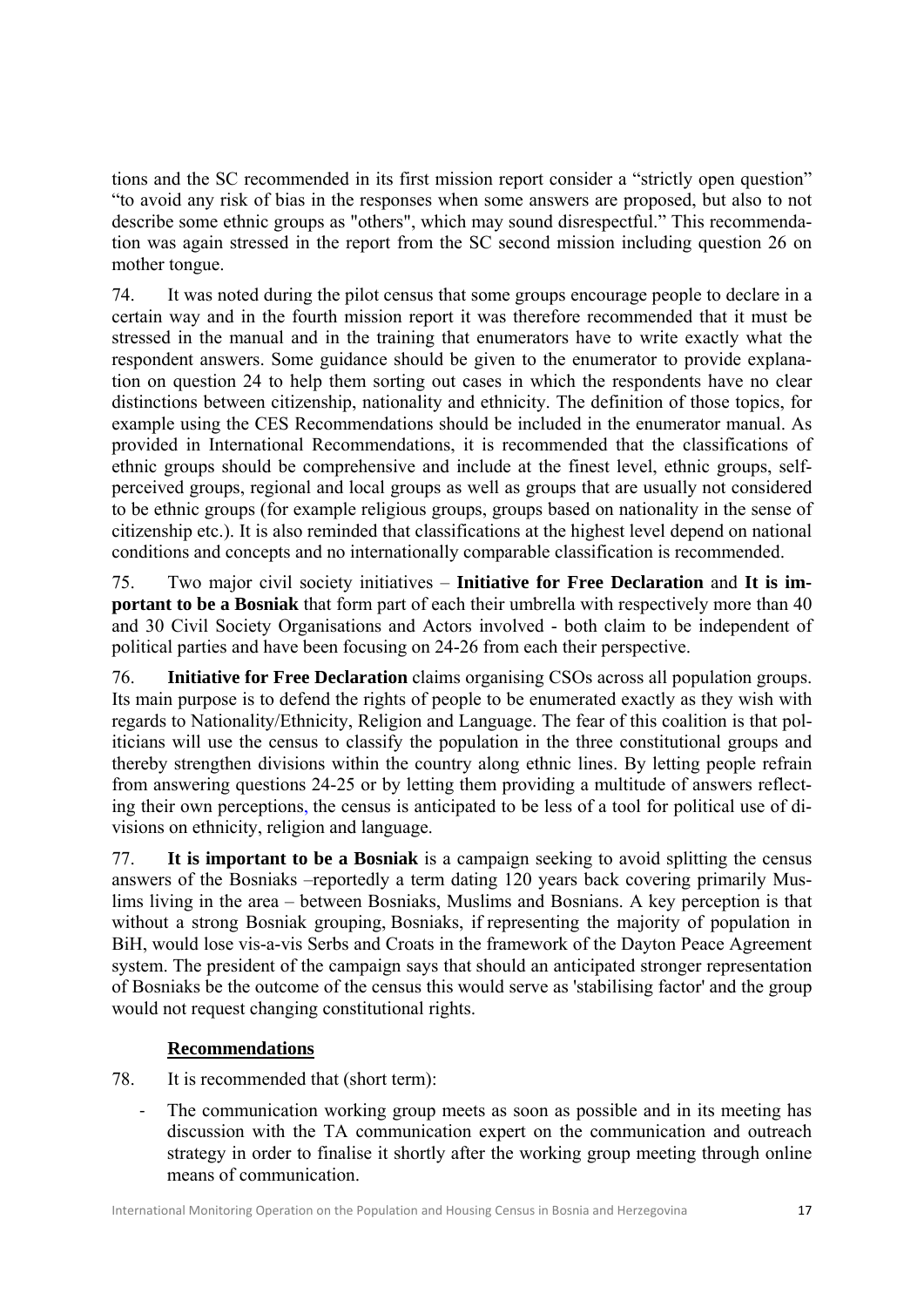- ‐ The management is as soon as possible offered training on communicating with the public, crisis communication and on dealing with media on sensitive issues related to the census operations.
- ‐ Staff will be selected for training in dealing with communication and outreach activities and the training will be carried out as soon as possible.
- ‐ A full time senior communication expert is as soon as possible provided through the EUPHC TA or through the State census budget to assist the Agency in building and implementing its communication and outreach procedures.
- ‐ The communication and outreach strategy includes proposals for the optimal division of work between the Agency and the entity Institutes in the future communication, provides analytical arguments for how to counter prejudices and misunderstandings particular in relation to 24-26, and stresses the rights of citizens to privacy on the information they give.
- The communication and outreach strategy should stress that it is completely voluntary if respondents will answer question 24 on ethnicity/nationality and question 25 on religion and that nobody is obliged to answer.
- If respondents choose to answer question 24 on ethnicity/nationality they should know that they, in line with international standards, freely can declare exactly how they see themselves – whether it is as part of an ethnic group, self-perceived group, regional and local groups or groups not considered to be ethnic groups like for example religious groups, groups based on nationality in the sense of citizenship etc. This is not about constitutional groups but about people's own perception. In practical terms it will be written on an open line.
- ‐ Regular meetings across the statistical offices and between the offices and the EU-PHC TA should take place.

#### **PREPARATORY WORK, LOGISTICS MANAGEMENT SYSTEM**

79. The Logistics Management System will allow to store and manage the information related to the EAs, the staff assigned to them, the labelling of the questionnaires with a unique code, the labelling of the boxes for distribution, the tracking of the materials to/from the fields and other logistic information that are crucial for the management of the fieldwork. The Logistics Management System application will consist in a web-application connected to a central database. The System is currently being developed with the support of the PHC TA Project.

80. The main phases that will be managed through the Logistics Management System are:

- Management of the main Census areas (EAs, Instructors Areas, etc.)
- ‐ Association of fieldwork staff to their areas
- ‐ Box assembly
- Box transportation
- ‐ Receipt of the boxes in the municipalities
- ‐ Departure of boxes from the municipalities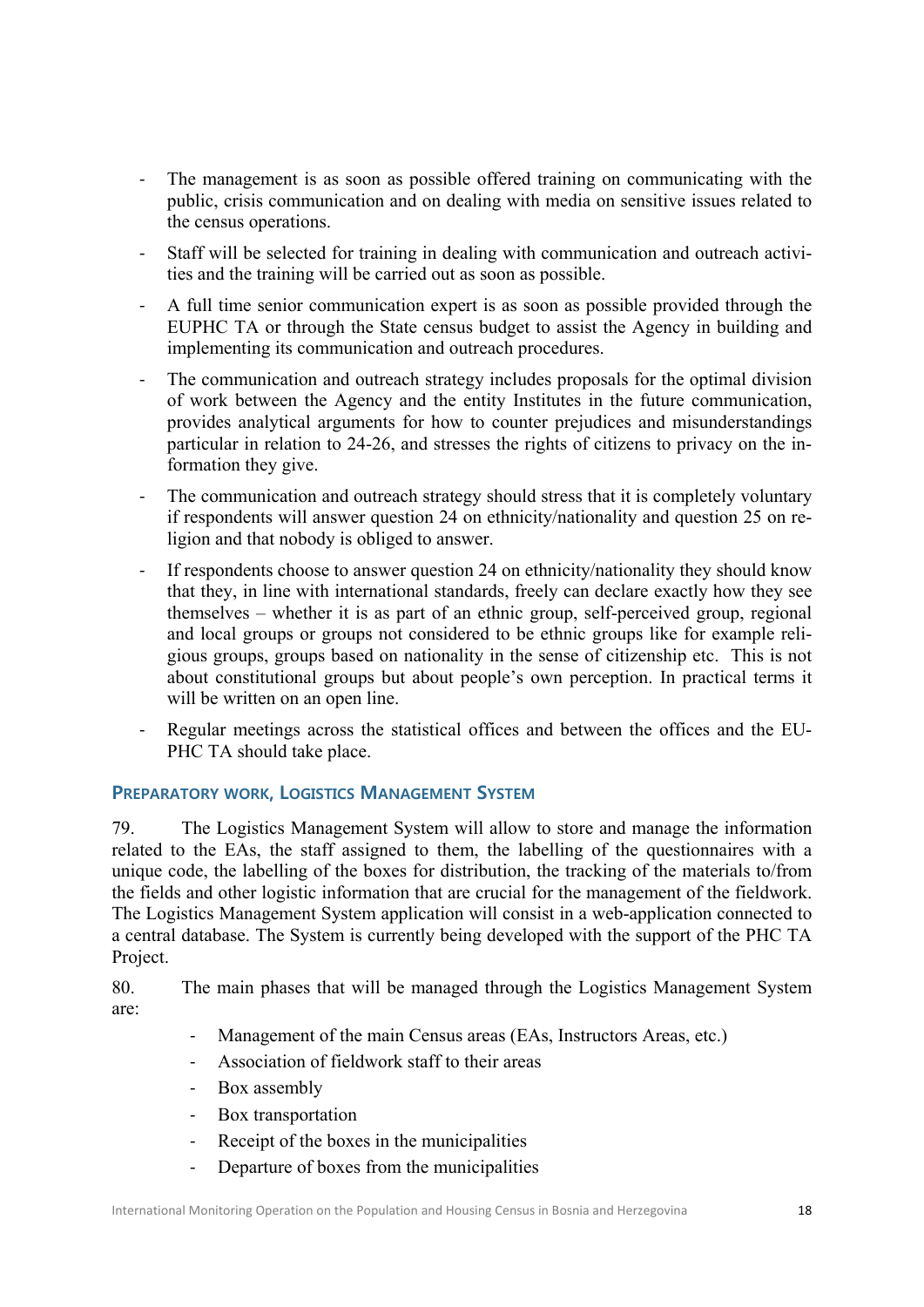- ‐ Manual entry of the P3 summary data (first page) in the municipalities
- ‐ Receipt of the boxes in the processing centre
- ‐ Manual entry of the P3 remaining data (other pages) in the processing centre
- ‐ Manual checking of the boxes contents
- ‐ IMR/ICR
- ‐ Coding

81. Barcodes will be adopted for tracking the phases from the assembly to the processing of each box (EA).

82. Before the optical recognition a manual checking of the boxes contents will take place. Indeed the correct identification of each questionnaire is vital for the whole optical recognition procedure, both to ensure that all questionnaires are processed and for retrieving individual questionnaires for correction of the data. The main objective of this phase is to ensure: i) that in each questionnaire the IDs are valid; ii) the consistence between the persons listed in the household questionnaire and the value reported in total number of household members; iii) the consistence between the value in total number of household members and the number of individual questionnaires.

#### **Assessment**

83. The System allows storing and managing the different logistics phases and will improve the management of the Census. However, no comprehensive document describes the features of the System as well as the roles and responsibilities of the different actors involved. In addition, specific resources to be adopted in the different phases are not completely defined.

#### **Recommendations**

84. Finalize and carefully test the System. Define users and resources for each phase. Produce manuals and training materials for the different users involved in the process.

#### **DATA PROCESSING**

#### **Census database**

85. The initial idea was that the common census database would be assured through replication of the database from the server installed in the data processing centre in Istocno Sarajevo to the servers of the entities Statistical Institutes.

86. Since August, the servers are procured and are stored in the vendor firm. According to the first idea, each of the entity statistics should take care of one server, install it and provide the conditions for enabling database replication during the data processing.

87. A different option is now under evaluation: all the three servers will be installed in the processing centre located in Istocno Sarajevo and the census database will automatically replicate in each of them. To ensure the access to the common census database during the data processing operations, each of the three servers will be assigned exclusively to one of three Statistical Institutes and a link form each Statistical Institutes to his dedicated server in the processing centre will be provided.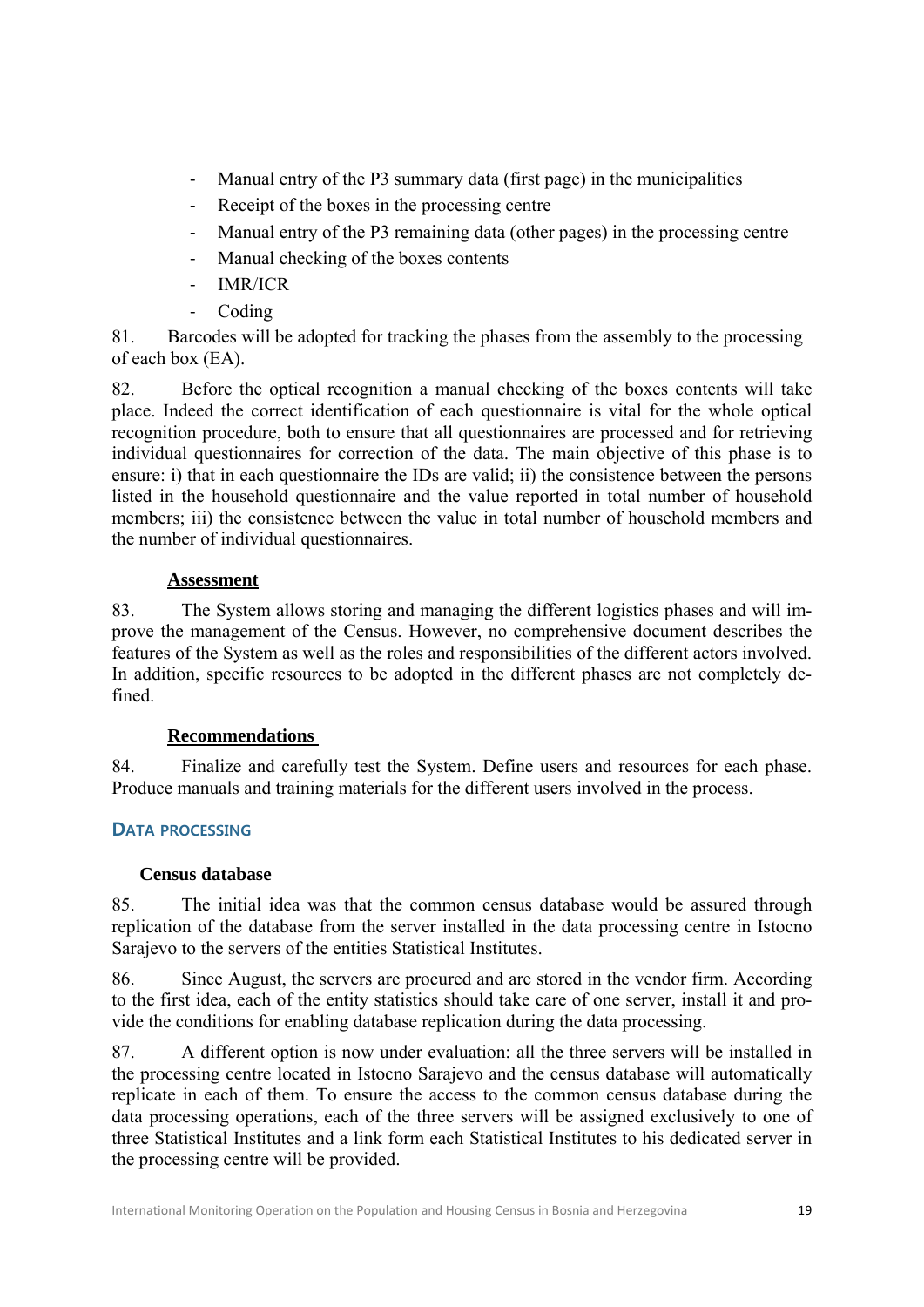#### **Assessment**

88. The opinion of the SC is that both the proposed solutions for the common census database are feasible and efficient. Said that, the SC is more in favour of the second option (see 84) since it will allow simplest procedures for the census database administration and replication.

## **Recommendations**

89. A timely final decision has to be made on the common census database, considering the fact that the entity Statistical Institutes do not have adequate rooms for servers. Moreover, a considerable amount of time will be eventually needed for renting of new server space, for the installation of the server and to provide the links from entities Statistical Institutes to the data processing centre in Istocno Sarajevo.

#### **Data Capture**

90. The Data Capture System works in the following way: once the questionnaire forms are scanned, the images are processed and passed to an IMR/ICR subsystem that attempts to infer the contents of the answer. Depending on the confidence of the recognition process, the IMR/ICR system it either accepts the inferred result or rejects it. Once the recognition of a questionnaire is completed the fields in which a rejected character was identified are shown to a Verifier Operator who - looking at the same time to the value recognized and to the related image - has to decide if the value is properly recognized: if not he has to manually correct it. The keyed fields are then merged with the accepted fields and used for the subsequent processes.

91. A backup data entry system was developed with the support of the TA Project to process those questionnaires that are damaged or not properly recognized by the Data Capture System. This manual entry system is actually used to enter the questionnaires of the pilot census.

92. In addition to the above phases, a parallel process will be in place for quality assurance. During this process, a selected group of operators will check field-by-field a fixed percentage of the questionnaires scanned and correct any field that is mistaken. Indicators about the corrections performed on the selected questionnaires will be used to evaluate the data quality of the whole capturing phase.

#### **Assessment**

93. Regarding the questionnaire's layout, it should be noticed that the colours used for the pre-coded answer and for the mark boxes may generate some discomfort in reading to the enumerators. The option of adopting less intense colours for the mark boxes, black colour for the pre-coded answers and more evident colour for the skips should be investigated with the data processing company.

94. The structure of the system that will be developed for data capture is outlined and it is expected to be in place by the beginning of January. The system will be tested with the Pilot census questionnaires in the new data processing centre in Sarajevo.

95. For the purpose of monitoring the correctness of the whole data processing phase it is crucial that the system will contain both a copy of the data as originally coming out after the IMR/ICR recognition and after the verification phase. Moreover, the changes made to the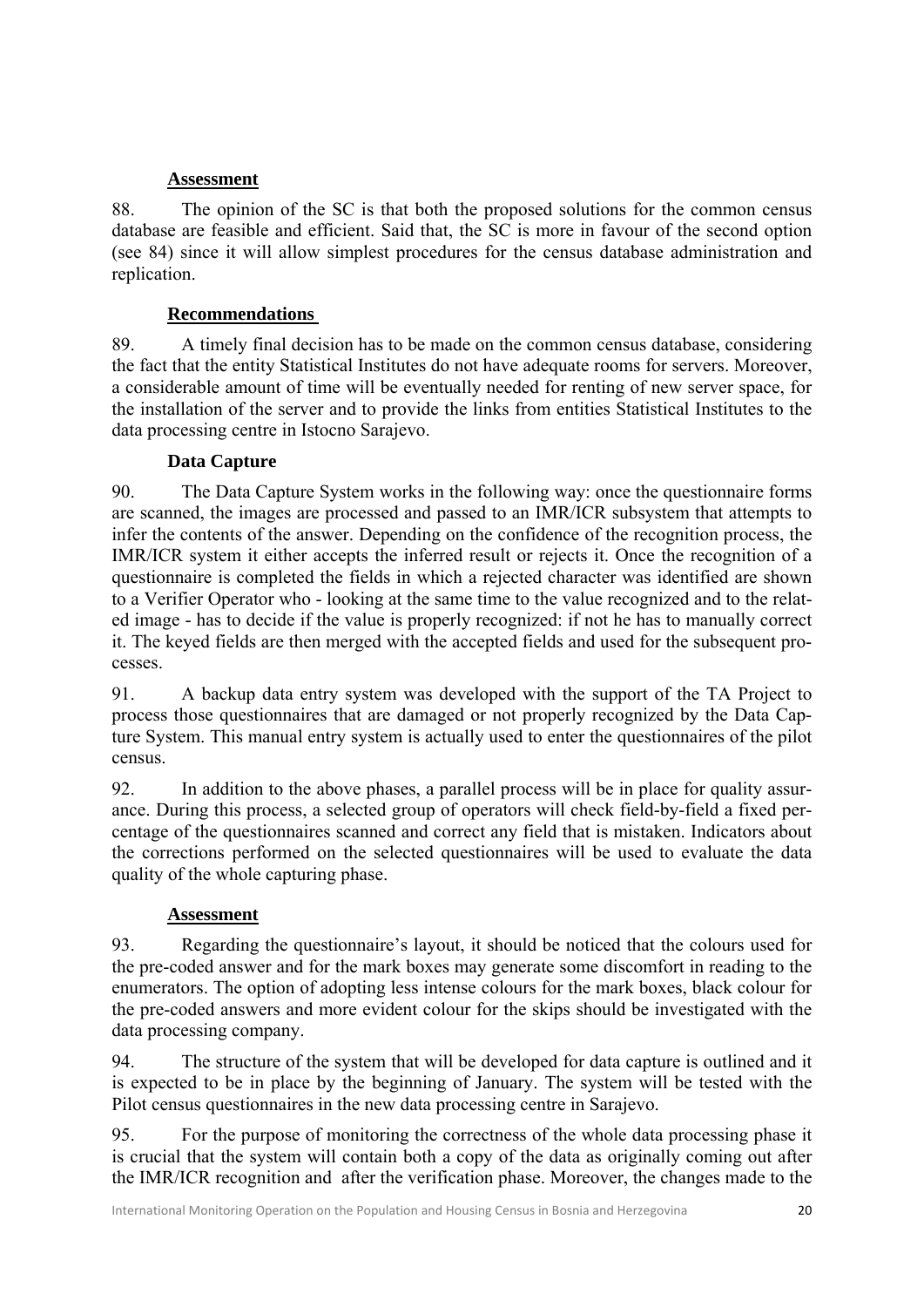original data after the IMR/ICR recognition should be recorded, together with information on the operator responsible for the change, the date and the phase in which this change is made.

#### **Recommendations**

96. The big advance of using IMR/ICR technology is that at any points it is possible to go back to the images and verify if the data are properly acquired. A modern approach to IMR/ICR should include the localization and the verification of the main inconsistencies but only with the purpose of correct mistakes of the recognition process, not with the objective of solving inconsistencies that exist in the paper questionnaires. These inconsistencies should be solved in a second step (data editing and correction). Indeed, controls to make sure that the capture is accurate are in the scope of data capture, but the role of data capture is not to correct inconsistencies that are already in the questionnaire.

97. The success of the Data Capture process depends to a certain extent on the training of the staff involved in the capturing operations. Specific manuals and training sessions should be organized for the different actors involved in the data capture phase: Scanner Operators, Verifiers Operators and Coding operators.

## **Confidentiality of personal information**

98. Personal names are very sensitive data that may lead to the identification of individuals and there is a strong need to preserve them securely. Names should be processed according to strict rules of individual data protection and used only for the essential statistical purposed planned within the census data processing. During the processing of census data, names are needed for two main aims: identify duplicate records and perform the record linkage of the census individual data with the PES records.

99. The measures to ensure that there is no risk of disclosure or misuse of personal names should include the encryption of the data as soon as the data are captured in digital form. In addition, the encrypted data should be kept in separate tables of the Census database and the encryption keys in separate safes. The Personal names should also not be included in any dataset that will be used for the production of the Census results.

#### **Assessment**

100. It should be noted that personal names are not the only potentially sensitive variables collected in the census. The combination of the variables on ethnic affiliation, religion and mother tongue should also be considered as being sensitive.

101. At the current stage it seems that the three Statistical Institutions do not have yet elaborated a clear IT strategy for ensuring that there is no risk of disclosure or misuse of personal names and other potentially sensitive variables.

## **Recommendation**

102. Define a detailed strategy to ensure that there is no risk of disclosure or misuse of Personal names and potentially sensitive information collected during the census.

## **Coding**

103. A time-consuming operation in census data processing is the coding of the variables that follow a specific classification. Indeed these classifications are normally quite complex and require some specialized operator to be performed efficiently.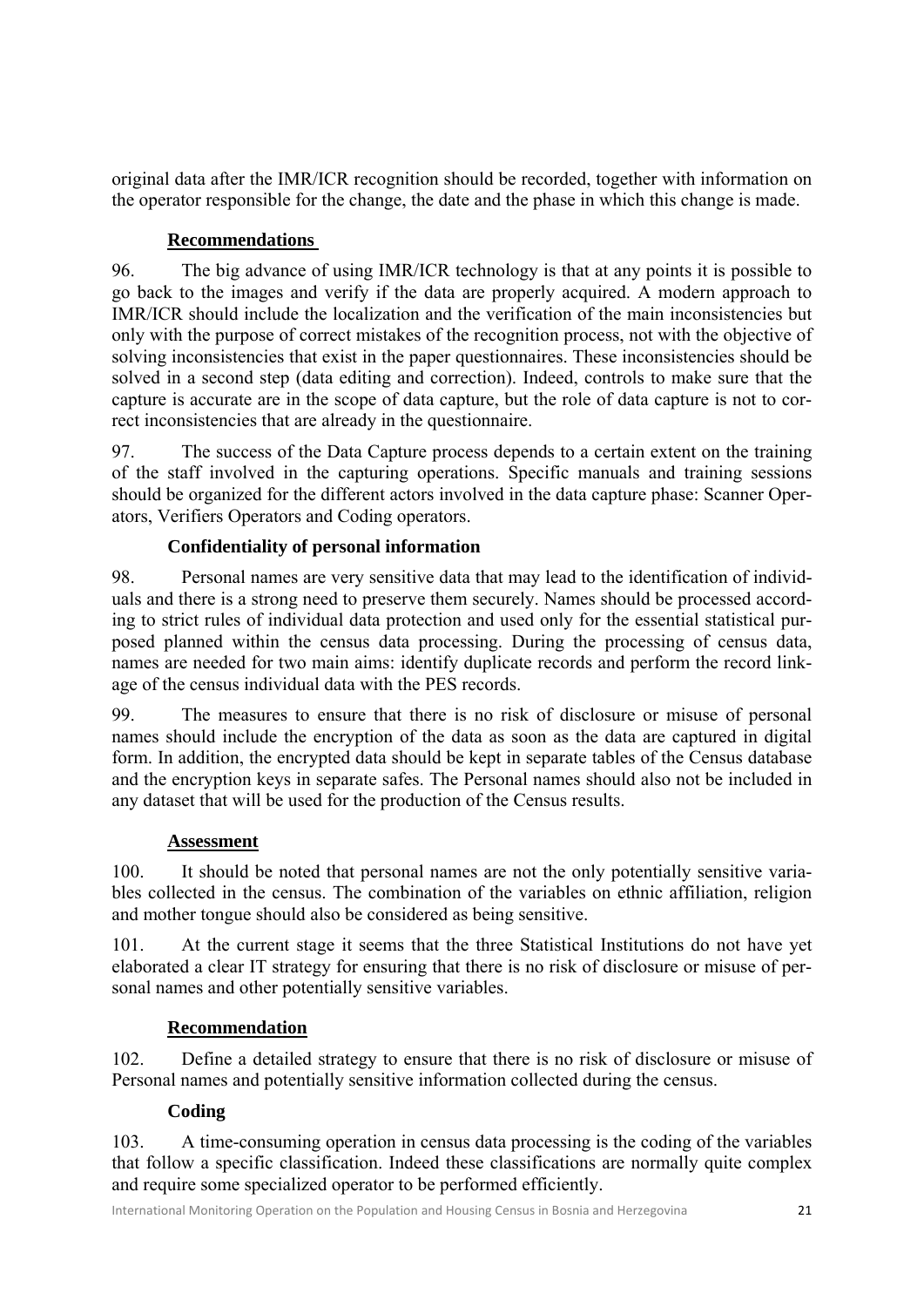104. The Occupation classification adopted in the census is the international occupation classification ISCO. The Industry classification adopted in the census is the General Industrial Classification of Economic Activities NACE. The industry in which a person is engaged is determined by the main economic activity carried out in the local unit. The Education classification adopted in the census is International Standard Classification of Education ISCED. The ISCED classification has been designed as an instrument suitable for assembling, compiling and presenting educational statistics both within countries and internationally.

105. Concerning the questions on mother tongue, ethnicity affiliation and religion it is to be underlined that a final decision on leaving them completely open or semi pre-coded is not yet taken and that the final decision may require some adjustment of the coding strategy.

#### **Assessment**

106. The code to which a person's occupation is classified is determined by the kind of work performed, irrespective of the place in which, or the purpose for which it is performed. Some other complementary information (i.e. years of education, the type of diploma, etc.) may be helpful in specific situations.

107. Coding of Industry can be considerably improved by using the register of enterprises, and their known NACE codes. Respondents may find it easier to report the name of their employer than to describe the principal economic activity of the company. A strategy should be developed to join the name of the enterprises reported in the census questionnaire with the national business register.

108. Despite which will be the final decision concerning the questions on mother tongue, ethnicity affiliation and religion, it should be underlined that a certain amount of work will be necessary to post-code them (or to post-code the modality other specify, in case the semi precoded solution would be adopted).

## **Recommendation**

109. A global strategy should be developed on how to perform the coding of the three main international classifications adopted for the census (ISCO, NACE and ISCED). Also an estimation of the timing and of the resources needed for accomplish this result should be produced.

110. Concerning the questions on mother tongue, ethnicity affiliation and religion it is to be underlined that as soon as a final decision will be taken, a coherent IT strategy should be developed. It must be also noted that coding the other specify modalities or the whole set of answers should not affect in a significant way the time and the budget required to accomplish the work. After the coding phase no changes should be allowed to the potential sensitive question as Religion, Ethnicity affiliation and Mother tongue.

111. At a certain stage before the fieldwork will take place, the estimation of the timing and of the resources needed for accomplishing the whole coding process should be verified using the Pilot questionnaires.

## **Data Editing and data correction**

112. When the operation of verification and coding is concluded starts the validation of the questionnaire. Four components are normally considered essential for performing an effective cleaning of the raw data: *definition* of *the edit rules*; *error localization of categorical*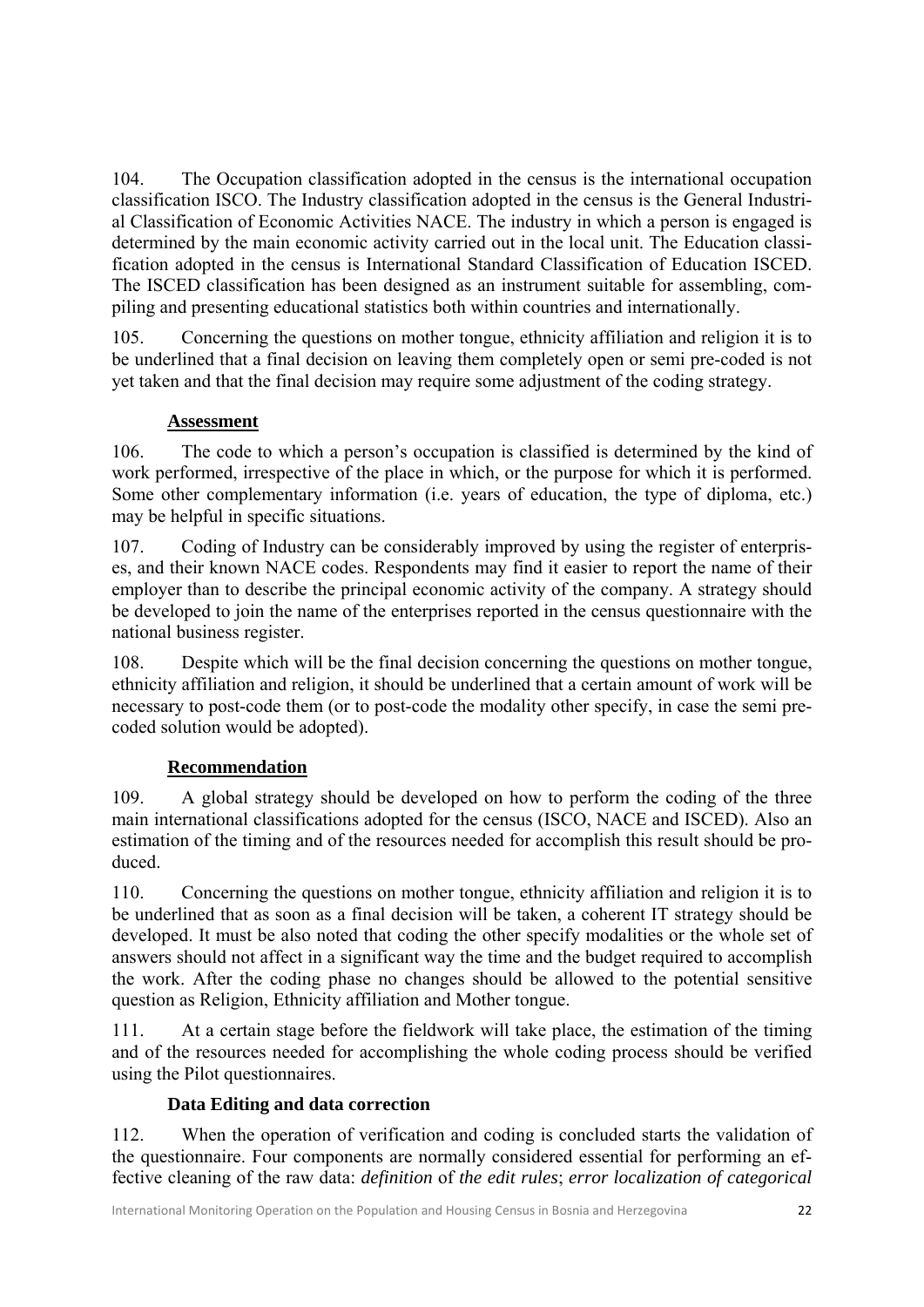#### *variables; imputation procedure of categorical variables* and *imputation procedure of numerical variables*.

113. The procedure foreseen by the three Statistical Institutions for the whole datacleaning phase is the following: if a questionnaire has inconsistencies, the errors will be used to generate a correction request that will be solved by some specialized staff. When all the inconsistencies reported for a specific questionnaire are corrected, the master data will be updated with the corrected data and the System will again perform the validation of the questionnaire. If the questionnaire still has inconsistencies, the errors will be used to generate a new correction request. This operation will be repeated until all the inconsistencies of a specific questionnaire are solved.

114. Other kind of editing activities are related to the relationships pertaining to the family nucleus inside the households, or to the individuals inside a nucleus. These relationships can be very complex, and the resolution of inconsistencies at this level can be very difficult. These kinds of problems cannot be solved neither with the basic imputation techniques, nor with simplistic deterministic programs: it is in general necessary to apply a set of rules that take in account the number of family nucleus inside an household and several characteristics of the individuals inside each family nucleus. Such operation requires the use of special purpose system or to develop ad-hoc complex applications.

#### **Assessment**

115. The procedure foreseen by the three Statistical Institutions for the data-cleaning phase seems to leave much discretion to the human intervention of the specialized staff that will manually correct the data. Indeed, manual correction is rarely feasible for censuses, both because of the risk to introduce bias in the data and from the merely timing point of view.

116. The conditions of the procedure for detecting and correcting the inconsistencies are usually specified in specialized applications that perform automatic error localization and imputation based on other information of that person (household/dwelling/building) or of a set of donors.

## **Recommendation**

117. A discussion should be initiated on the opportunity to use more sophisticated statistical methods for data editing and data correction, especially the Fellegi-Holt approach and the related imputation methods.

#### **POST ENUMERATION SURVEY (PES)**

118. The PES team started with analyses of the questionnaires filled in the Pilot PES as well with analyses of the field reports. The PES team is aware that the logistic was not really tested as the sample had only 6 EAs. Also the team is aware that the information of the population was not on satisfactory level and that for the Census should be better organised. So far they concluded that few amendments in the questionnaires should be done and the Manual should be completed.

119. The program-module for PES data entry is prepared and data entry is scheduled for the week from 17 to 21 December. The Pilot Census data from the EAs that were selected in the PES sample will be entered at the beginning of the Pilot Census data entry. Thus, the PES team will be able to start with data matching. In January are planned analyses that will be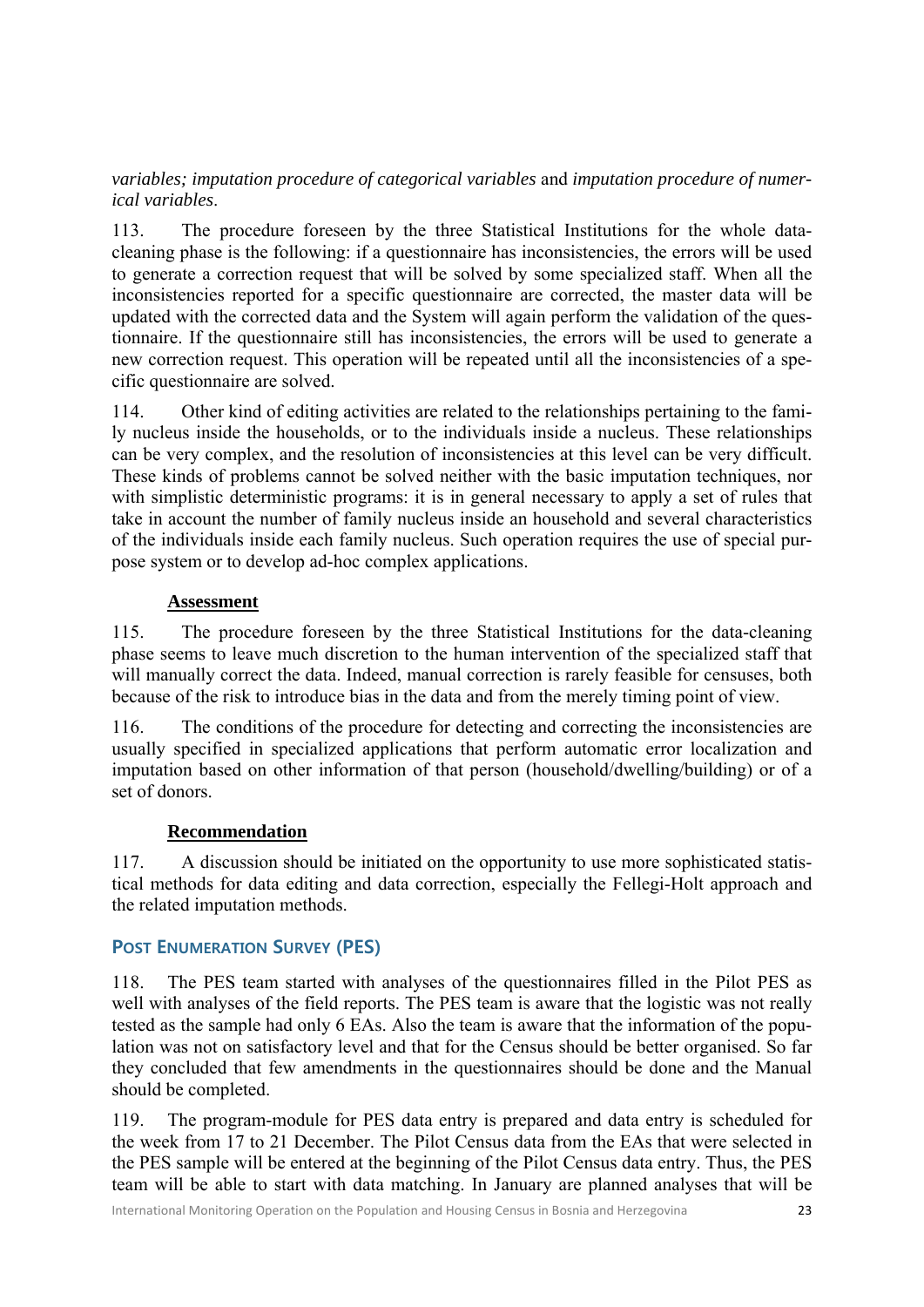performed by the three Statistical Institutions. So far, no reconciliation visits are planned in case of substantial differences between Pilot Census and Pilot PES.

120. The PES team plan to finalise the PES questionnaires and Manual until end of February, to finalise the sample design until end of March and to select the EAs in the PES sample after the Census, based on the first Census results.

#### **Assessment**

121. The PES activities are on track. Still the finalisation of the PES questionnaires and Manual depends on finalisation of the census questionnaires and manual.

#### **Recommendations**

122. It is recommended to prepare the PES questionnaires and Manual for the PES following the Census by making revision of the Pilot PES questionnaires and Manuals in light of the lessons learned from the PES Pilot census, SC recommendations given so far, including the findings that will be obtained in the phases ahead.

123. It is recommended to define in the PES methodology a clear procedure in case of substantial differences between Census and PES data if additional investigations are foreseen (as for example reconciliation visits).

#### **Overall assessment and recommendations**

124. The necessary technical preparations that are preconditions for conducting a census in April are not completed. At first place, the census questionnaires and manuals are not finalised, the census cartography is not ready yet and the procurement procedure is not started.

125. Taking into account the level of technical preparations, the SC recommends to postpone the census for 6 months and in that period to carry out timely and adequately all the necessary preparations based on an updated Census activity plan and taking into account all the SC recommendations given so far. The SC emphasizes that only a strict respect of the deadlines given in Annex 2 will enable to conduct a census in October 2013.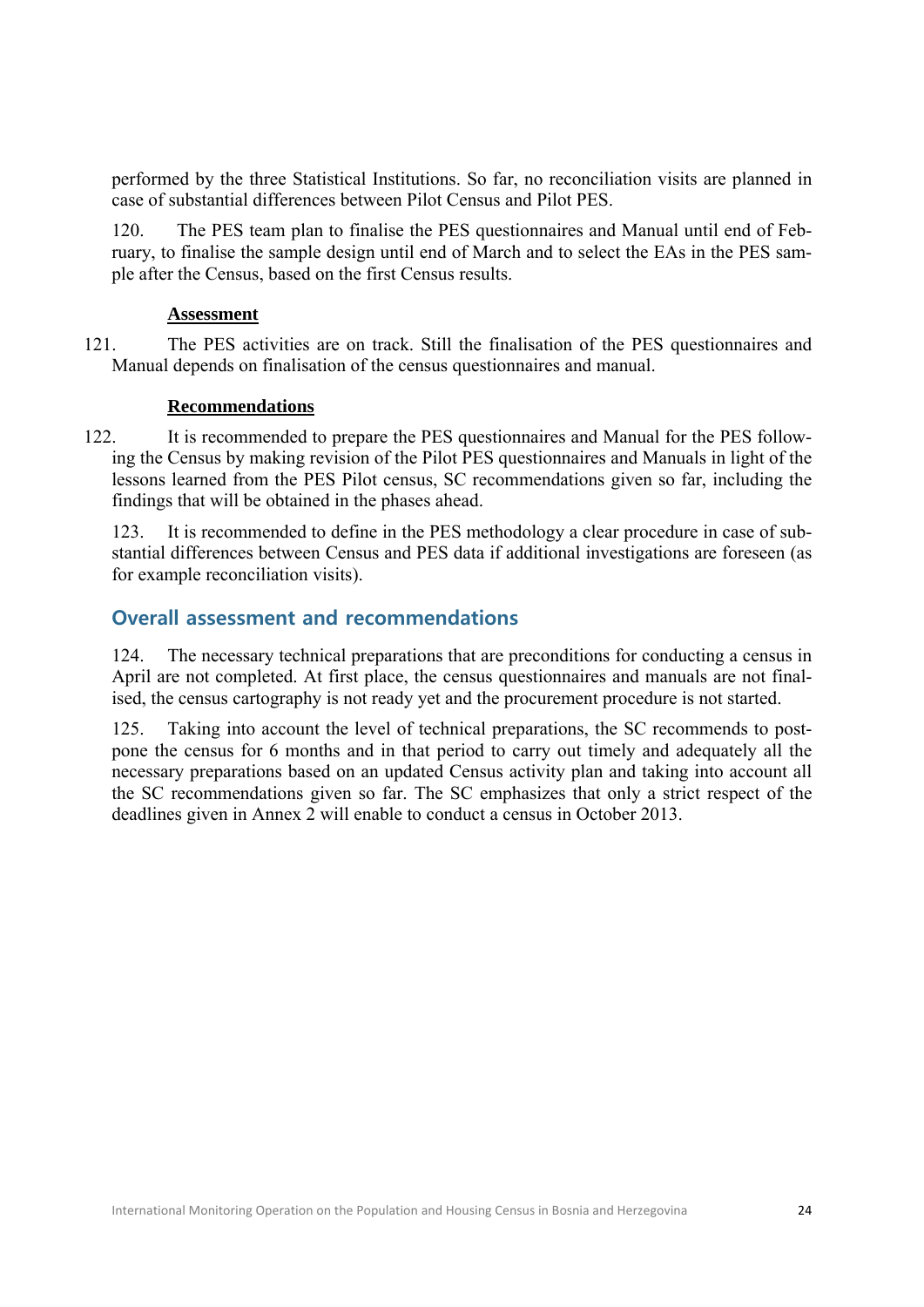## **ANNEXES**

**ANNEX 1. AGENDA**

#### **AGENDA**

#### **Sixth mission of the**

#### **International Monitoring Operation Steering Committee Date: 10 ‐ 14 December 2012**

#### **Participants from SC, the experts: Roberto Bianchini; Bent Noerby Bonde, Katerina Kostadinova‐Daskalovska and Guido Pieraccini**

**The focus of the mission are the lessons learned from the Pilot Census and decisions taken in each statistical office. Recommendations given in the last SC report should be a guideline for the discus‐ sions and focusing on the problematic areas.**

#### **Brief written reports on Agenda items and updated census questionaires and manuals are expected to be send to the SC members by December 7, 2012**

| <b>Time</b>                                                                  | <b>Topic</b>                                                                                                                                                                                  | <b>Place</b>        |  |  |  |
|------------------------------------------------------------------------------|-----------------------------------------------------------------------------------------------------------------------------------------------------------------------------------------------|---------------------|--|--|--|
| Sunday, December 9, 2012, Arrival to Zagreb airport and travel to Banja Luka |                                                                                                                                                                                               |                     |  |  |  |
|                                                                              | Monday, December 10, 2012, Republika Srpska Institute of Statistics (RSIS), Banja Luka                                                                                                        |                     |  |  |  |
| $9:30 - 10:30$                                                               | Meeting with the Director of the Republika Srpska Institute of Statistics                                                                                                                     | RSIS,               |  |  |  |
|                                                                              | Main findings and lessons learned from the Pilot Census and PES; main<br>$\overline{\phantom{a}}$<br>encountered problems                                                                     | Banja Luka          |  |  |  |
|                                                                              | Decision taken to overcome the problems and to prevent their repetition<br>$\overline{\phantom{a}}$<br>in the Census                                                                          |                     |  |  |  |
|                                                                              | Main issues referring further Census preparation                                                                                                                                              |                     |  |  |  |
|                                                                              | Participants from SC: RB, BNB, KKD, GP                                                                                                                                                        |                     |  |  |  |
| $10:30 - 14:30$                                                              | Meeting with all relevant staff for the Census preparation (methodology,<br>cartography, logistics, data processing, dissemination, communication etc.)                                       | RSIS,<br>Banja Luka |  |  |  |
|                                                                              | Main findings and lessons learned from the Pilot Census; main encoun-<br>tered problems                                                                                                       |                     |  |  |  |
|                                                                              | Completed and planned activities to overcome the problems and to pre-<br>$\overline{a}$<br>vent their repetition in the Census                                                                |                     |  |  |  |
|                                                                              | Main finding from the Pilot Census referring cartography; state of play of<br>$\overline{a}$<br>the preparation of the cartography for the Census and expected dates for<br>works completion. |                     |  |  |  |
|                                                                              | Plan of activities of Census preparation that are of RSIS responsibility<br>(preparations that have to be done prior conducting enumeration in the<br>Census)                                 |                     |  |  |  |
|                                                                              | State of play of the Census preparations (including overview what was<br>$\overline{\phantom{a}}$<br>done since Pilot Census)                                                                 |                     |  |  |  |
|                                                                              | Participants from SC: RB, BNB, KKD, GP                                                                                                                                                        |                     |  |  |  |
| $14:30 - 16:00$                                                              | Lunch                                                                                                                                                                                         |                     |  |  |  |
| 16:00                                                                        | <b>Departure to Sarajevo</b>                                                                                                                                                                  |                     |  |  |  |

**Tuesday, December 11, 2012,** *Agency for Statistics of BiH (BHAS), Sarajevo*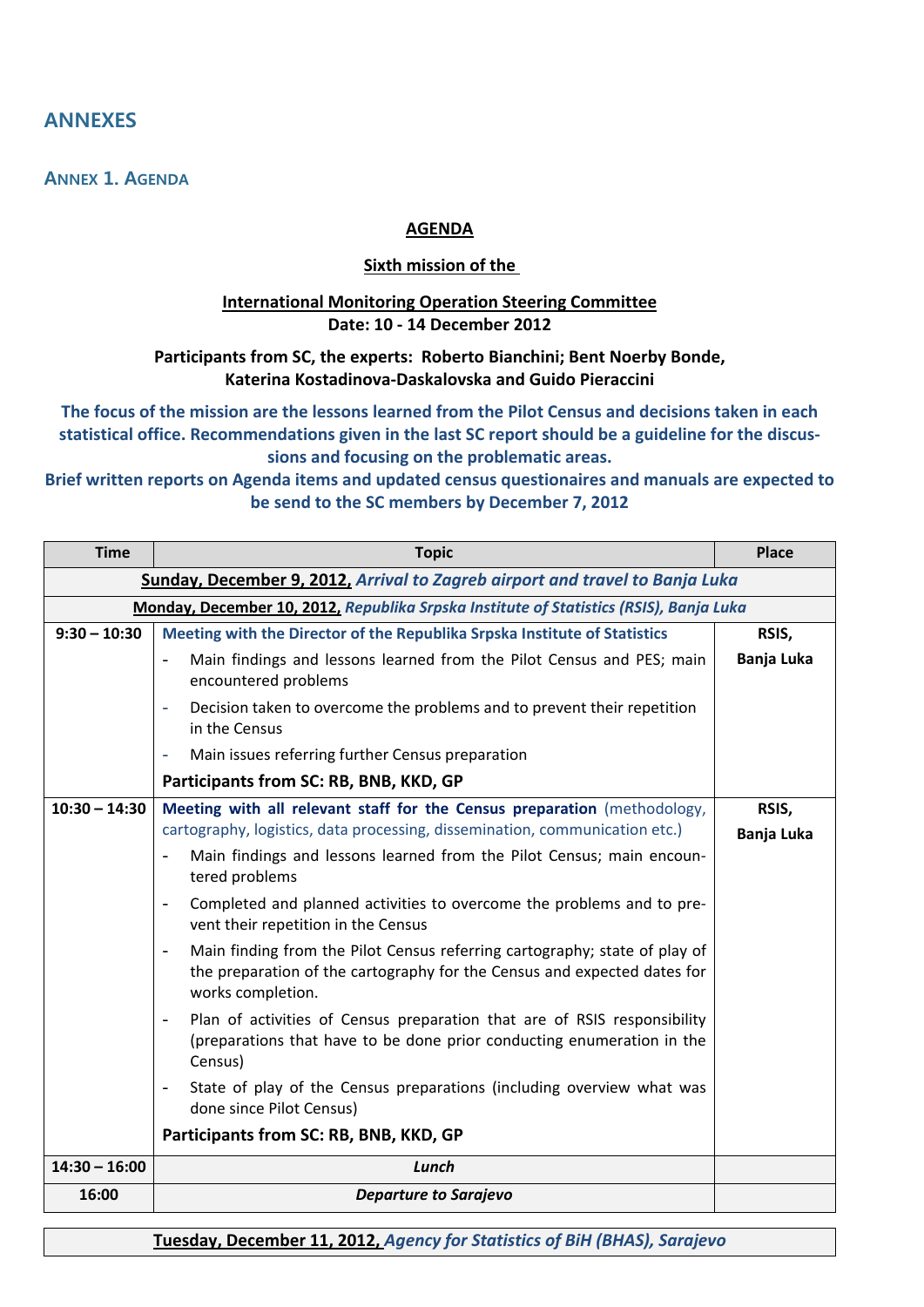| $9:00 - 13:00$  | Meeting with the Director, Deputy directors and Census coordinator of the<br><b>Agency for Statistics of BiH (BHAS), Sarajevo</b>                                                                                                                                                                                                                                                       | BHAS,<br>Sarajevo |
|-----------------|-----------------------------------------------------------------------------------------------------------------------------------------------------------------------------------------------------------------------------------------------------------------------------------------------------------------------------------------------------------------------------------------|-------------------|
|                 | Main findings and lessons learned from the Pilot Census and PES; main en-<br>countered problems                                                                                                                                                                                                                                                                                         |                   |
|                 | Decision taken to overcome the problems and to prevent their repetition in<br>۰<br>the Census                                                                                                                                                                                                                                                                                           |                   |
|                 | Main issues referring further Census preparation<br>۰                                                                                                                                                                                                                                                                                                                                   |                   |
|                 | Census Budget and issues referring its functioning and doing payments on<br>۰                                                                                                                                                                                                                                                                                                           |                   |
|                 | time                                                                                                                                                                                                                                                                                                                                                                                    |                   |
|                 | Participants from SC: RB, BNB, KKD, GP                                                                                                                                                                                                                                                                                                                                                  |                   |
|                 | BHAS: Mr Zdenko Milinović, Director of the Agency for statistics of BiH                                                                                                                                                                                                                                                                                                                 |                   |
|                 | Ms Slavka Popović, Deputy Director of the Agency for statistics of BiH                                                                                                                                                                                                                                                                                                                  |                   |
|                 | Mr Fadil Fatić, Deputy Director of the Agency for statistics of BiH                                                                                                                                                                                                                                                                                                                     |                   |
|                 | Mr Admir Kulić, BHAS Census coordinator (head in the IT sector)                                                                                                                                                                                                                                                                                                                         |                   |
| $13:00 - 13:30$ | Lunch                                                                                                                                                                                                                                                                                                                                                                                   |                   |
| $13:30 - 15:30$ | <b>Agency for Statistics of BiH</b>                                                                                                                                                                                                                                                                                                                                                     | BHAS,             |
|                 | Meeting with Census coordinator and all relevant staff for Census preparation                                                                                                                                                                                                                                                                                                           | Sarajevo          |
|                 | (methodology, cartography, logistics, data processing, dissemination, commu-                                                                                                                                                                                                                                                                                                            |                   |
|                 | nication etc.)                                                                                                                                                                                                                                                                                                                                                                          |                   |
|                 | Brief overview about the completed Pilot Census activities including data<br>$\overline{\phantom{0}}$<br>processing                                                                                                                                                                                                                                                                     |                   |
|                 | Main findings and lessons learned from the Pilot Census; main encountered<br>$\blacksquare$<br>problems                                                                                                                                                                                                                                                                                 |                   |
|                 | Completed and planned activities to overcome the problems and to prevent<br>-<br>their repetition in the Census (in particular possible changes referring census<br>questionnaires, manual with instructions for enumeration and organizational<br>manual; prepared detailed plan for census logistics, changes in performing<br>activities, for example payments of the expenses etc.) |                   |
|                 | Plan of activities of Census preparations that have to be done prior conduct-<br>ing enumeration in the Census                                                                                                                                                                                                                                                                          |                   |
|                 | State of play of the Census preparations<br>$\overline{\phantom{a}}$                                                                                                                                                                                                                                                                                                                    |                   |
|                 | Participants from SC: KKD, GP                                                                                                                                                                                                                                                                                                                                                           |                   |
|                 | <b>BHAS</b>                                                                                                                                                                                                                                                                                                                                                                             |                   |
|                 | Ms Nora Selimović, Head in the demography and social statistics sector                                                                                                                                                                                                                                                                                                                  |                   |
|                 | Mr Admir Kulić, BHAS Census coordinator (head in the IT sector                                                                                                                                                                                                                                                                                                                          |                   |
|                 | Mr Bakir Sujoldžić, Advisor in the demography and social statistics sector                                                                                                                                                                                                                                                                                                              |                   |
|                 | Ms Dajana Mitrović, Advisor in the demography and social statistics sector                                                                                                                                                                                                                                                                                                              |                   |
|                 | Ms Ivona Bulić, Head in the dissemination sector                                                                                                                                                                                                                                                                                                                                        |                   |
|                 | Mr Sulejman Hasanović, Head in the IT sector                                                                                                                                                                                                                                                                                                                                            |                   |
|                 | Mr Vladimir Mijović, Senior Officer in the demography and social statistics                                                                                                                                                                                                                                                                                                             |                   |
|                 | sector                                                                                                                                                                                                                                                                                                                                                                                  |                   |
| $13:30 - 15:30$ | Meeting with relevant FOS staff for the Census cartography preparation                                                                                                                                                                                                                                                                                                                  |                   |
|                 | <b>Participants from SC: RB</b>                                                                                                                                                                                                                                                                                                                                                         |                   |
| $11:30 - 13.00$ | Meeting with representatives for the Initiative for Free Declaration                                                                                                                                                                                                                                                                                                                    | Sarajevo          |
|                 | Participants:                                                                                                                                                                                                                                                                                                                                                                           |                   |
|                 | Valery Perry, Public International Law and Policy Group                                                                                                                                                                                                                                                                                                                                 |                   |

International Monitoring Operation on the Population and Housing Census in Bosnia and Herzegovina 26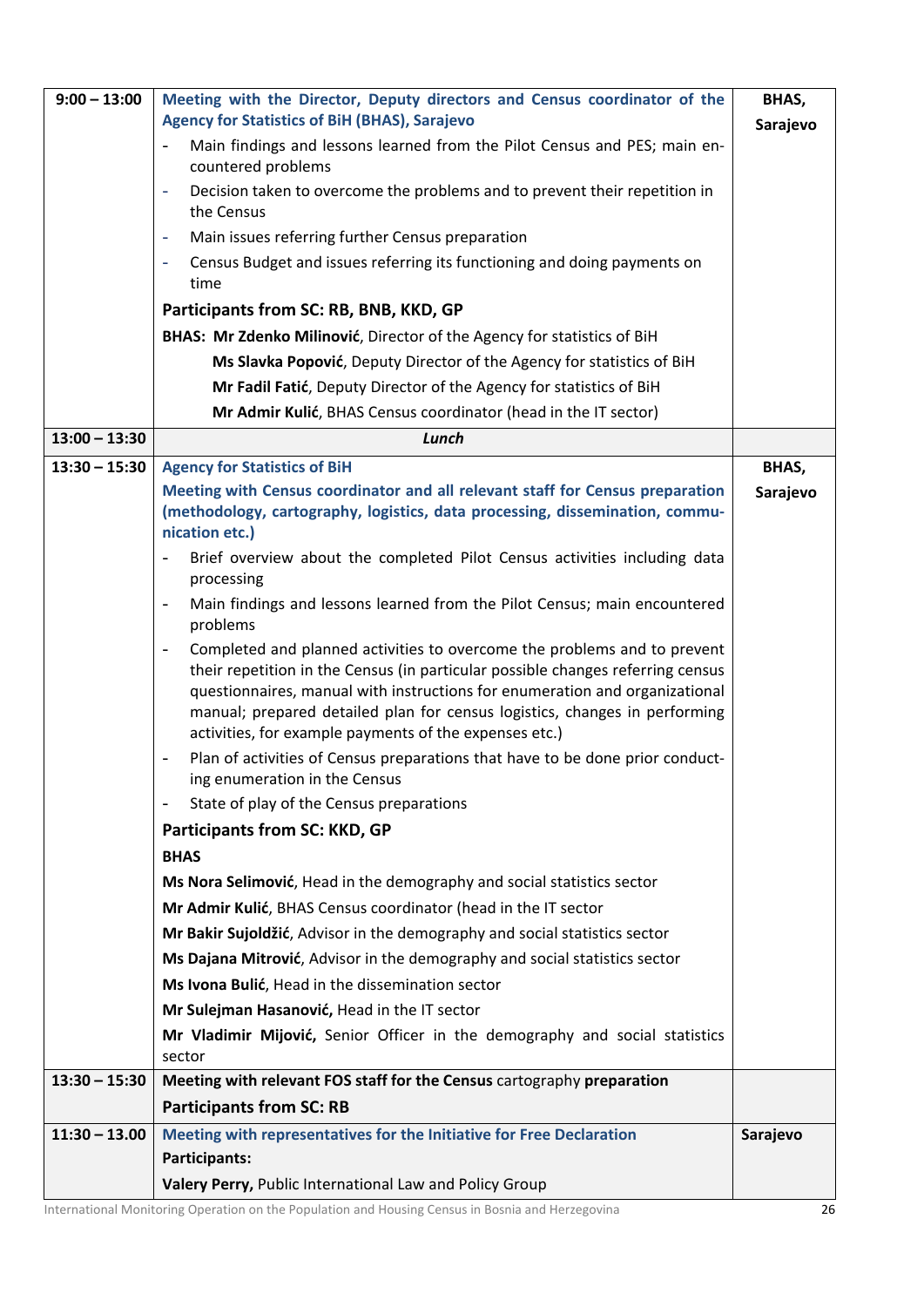|                 | Four representatives from other NGOs                                      |          |  |
|-----------------|---------------------------------------------------------------------------|----------|--|
|                 | Andrea Battista and Branka Bajic, the EEAS-Sarajevo-Ext, observers        |          |  |
| $14.00 - 15.00$ | <b>Meeting with EUHCR Communication TA</b>                                |          |  |
|                 | Ms. Zinaida Ilaria, Short term communication expert                       | Sarajevo |  |
|                 | Ms. Maria Dinculescu, Dissemination expert                                |          |  |
|                 | Mr. Victor Dinculescu, Team Leader                                        |          |  |
| $16:00 - 18:00$ | Internal Steering Committee meeting RB, BNB, KKD, GP and Jean Michel Durr | BHAS,    |  |
|                 | (via skype)                                                               | Sarajevo |  |
|                 | <b>Departure of Roberto Bianchini</b>                                     |          |  |

| Wednesday, December 12, 2012, Federal Office of Statistics of FBiH (FOS), Sarajevo |                                                                                                                                                                                                                                                                                                                                                                             |                  |  |  |
|------------------------------------------------------------------------------------|-----------------------------------------------------------------------------------------------------------------------------------------------------------------------------------------------------------------------------------------------------------------------------------------------------------------------------------------------------------------------------|------------------|--|--|
| $9:00 - 11:00$                                                                     | Meeting with the Director of the Federal Office of Statistics of FBiH                                                                                                                                                                                                                                                                                                       | FOS,             |  |  |
|                                                                                    | Main findings and lessons learned from the Pilot Census and PES; main<br>$\overline{a}$<br>encountered problems                                                                                                                                                                                                                                                             | Sarajevo         |  |  |
|                                                                                    | Decision taken to overcome the problems and to prevent their repetition<br>$\bar{\phantom{a}}$<br>in the Census                                                                                                                                                                                                                                                             |                  |  |  |
|                                                                                    | Main issues referring further Census preparation<br>÷,                                                                                                                                                                                                                                                                                                                      |                  |  |  |
|                                                                                    | Participants from SC: BNB, KKD, GP (part of the meeting)                                                                                                                                                                                                                                                                                                                    |                  |  |  |
| $10:30 - 12:30$                                                                    | Meeting with relevant BHAS IT staff for the Census data processing                                                                                                                                                                                                                                                                                                          |                  |  |  |
|                                                                                    | <b>Participants from SC: GP</b>                                                                                                                                                                                                                                                                                                                                             |                  |  |  |
| $11.00 - 12.00$                                                                    | Meeting with "It is important to be a Bosniak"                                                                                                                                                                                                                                                                                                                              |                  |  |  |
|                                                                                    | Mr. Sejfuwin Tokic, President                                                                                                                                                                                                                                                                                                                                               |                  |  |  |
|                                                                                    | Andrea Battista, the EEAS-Sarajevo-Ext, observer                                                                                                                                                                                                                                                                                                                            |                  |  |  |
| $11:00 - 12:30$                                                                    | Meeting with all relevant FOS staff for the Census preparation (methodolo-<br>gy, cartography, logistics, data processing, dissemination, communication<br>$etc.$ )<br>Main findings and lessons learned from the Pilot Census; main encoun-<br>$\blacksquare$<br>tered problems<br>Completed and planned activities to overcome the problems and to pre-<br>$\blacksquare$ | FOS,<br>Sarajevo |  |  |
|                                                                                    | vent their repetition in the Census<br>Main finding from the Pilot Census; state of play of the preparation of the<br>$\blacksquare$<br>cartography for the Census and expected dates for works completion.<br>Plan of activities of Census preparation that are of FOS responsibility<br>(preparations that have to be done prior conducting enumeration in the<br>Census) |                  |  |  |
|                                                                                    | State of play of the Census preparations (including overview what was<br>$\qquad \qquad -$<br>done since Pilot Census)<br><b>Participants from SC: KKD</b>                                                                                                                                                                                                                  |                  |  |  |
| $14:30 - 16:00$                                                                    | <b>Tele conference with Management group</b>                                                                                                                                                                                                                                                                                                                                | CoE - Sarajevo   |  |  |
|                                                                                    | <b>Participants from SC: KKD</b>                                                                                                                                                                                                                                                                                                                                            |                  |  |  |
| $14:30 - 15.30$                                                                    | <b>Meeting with news agency FENA</b>                                                                                                                                                                                                                                                                                                                                        | Sarajevo         |  |  |
|                                                                                    | Ms. Bisera Didic, Deputy Director FENA                                                                                                                                                                                                                                                                                                                                      |                  |  |  |
|                                                                                    | Mr. Andrea Battista, the EEAS-Sarajevo-Ext, observer                                                                                                                                                                                                                                                                                                                        |                  |  |  |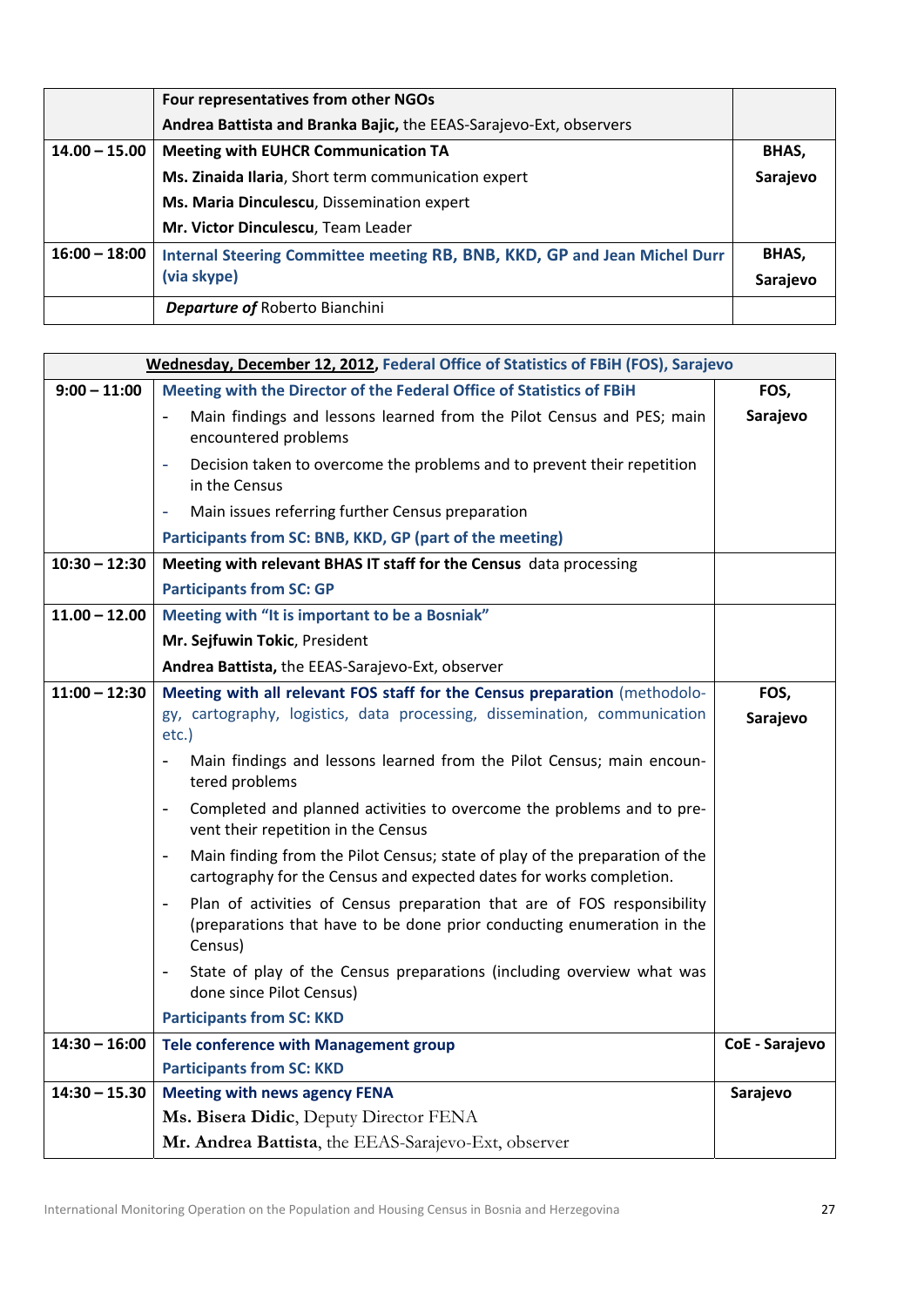| Thursday, December 13, 2012, Agency for Statistics of BiH, Sarajevo<br>(Participants from SC, Katerina Kostadinova-Daskalovska) |                                                                                                                                                         |                                     |  |
|---------------------------------------------------------------------------------------------------------------------------------|---------------------------------------------------------------------------------------------------------------------------------------------------------|-------------------------------------|--|
|                                                                                                                                 | <b>Departure of Bent Noerby Bonde</b>                                                                                                                   |                                     |  |
| $9:00 - 11:00$                                                                                                                  | Agency for Statistics of BiH, Meeting with PES team                                                                                                     | BHAS,                               |  |
|                                                                                                                                 | Brief overview of completed activities after field PES, state of play of PES<br>$\overline{\phantom{a}}$<br>data processing and matching                | Sarajevo                            |  |
|                                                                                                                                 | Main findings and lessons learned from the Pilot Census and PES; main<br>$\overline{\phantom{a}}$<br>encountered problems; proposals for changes if any |                                     |  |
|                                                                                                                                 | Preparation for PES following the Census                                                                                                                |                                     |  |
|                                                                                                                                 | Mr Edin Šabanović, assistant director, sector for statistical methodology,<br>standards, planning, quality and coordination                             |                                     |  |
|                                                                                                                                 | Ms Jasna Hadžić, Head in the sector for statistical methodology, standards,<br>planning, quality and coordination                                       |                                     |  |
|                                                                                                                                 | Ms Nora Selimović, head in the demography and social statistics sector                                                                                  |                                     |  |
| $11:00 - 12:30$                                                                                                                 | <b>Agency for Statistics of BiH</b>                                                                                                                     | BHAS,                               |  |
|                                                                                                                                 | Meeting with Census coordinator and relevant staff for Census preparation:                                                                              | Sarajevo                            |  |
|                                                                                                                                 | Continuation of discussions on Agenda topics - (loose ends from Tuesday<br>$\overline{\phantom{a}}$<br>meeting, if any)                                 |                                     |  |
|                                                                                                                                 | Ms Nora Selimović, head in the demography and social statistics sector                                                                                  |                                     |  |
|                                                                                                                                 | Mr Vladimir Mijović, Senior Officer in the demography and social statistics                                                                             |                                     |  |
|                                                                                                                                 | sector                                                                                                                                                  |                                     |  |
|                                                                                                                                 |                                                                                                                                                         |                                     |  |
| $12:30 - 13:30$                                                                                                                 | Meeting with FOS IT responsible, Mr. Šemso Šurkivić                                                                                                     | FOS, Sarajevo                       |  |
| $16:00 - 17:30$                                                                                                                 | EU Delegation: Meeting with Mr. Renzo Daviddi, Deputy Head of Delegation                                                                                | <b>EU Delega-</b><br>tion, Sarajevo |  |

| Friday, December 14, 2012, Sarajevo                                                    |                                                                                                                                                                                        |                            |  |
|----------------------------------------------------------------------------------------|----------------------------------------------------------------------------------------------------------------------------------------------------------------------------------------|----------------------------|--|
| Participation of the SC members Katerina Kostadinova-Daskalovska in the IMO MG meeting |                                                                                                                                                                                        |                            |  |
| $09:00 - 12:30$                                                                        | EU Delegation:                                                                                                                                                                         |                            |  |
|                                                                                        | Meeting of Mr. Pieter Everaers (Eurostat) with Mr. Renzo Daviddi, Deputy<br>$\qquad \qquad \blacksquare$<br><b>Head of Delegation</b><br>Tele conference with the MG<br>$\blacksquare$ | Sarajevo                   |  |
| $14:30 - 17:00$                                                                        | Meeting of Mr. Pieter Everaers (Eurostat) and Mr. Renzo Daviddi with direc-<br>tors of the Agency for Statistics and Statistical entities                                              | EU Delegation,<br>Sarajevo |  |

| Saturday, December 15, 2012, Sarajevo             |  |
|---------------------------------------------------|--|
| Departure of Ms. Katerina Kostadinova-Daskalovska |  |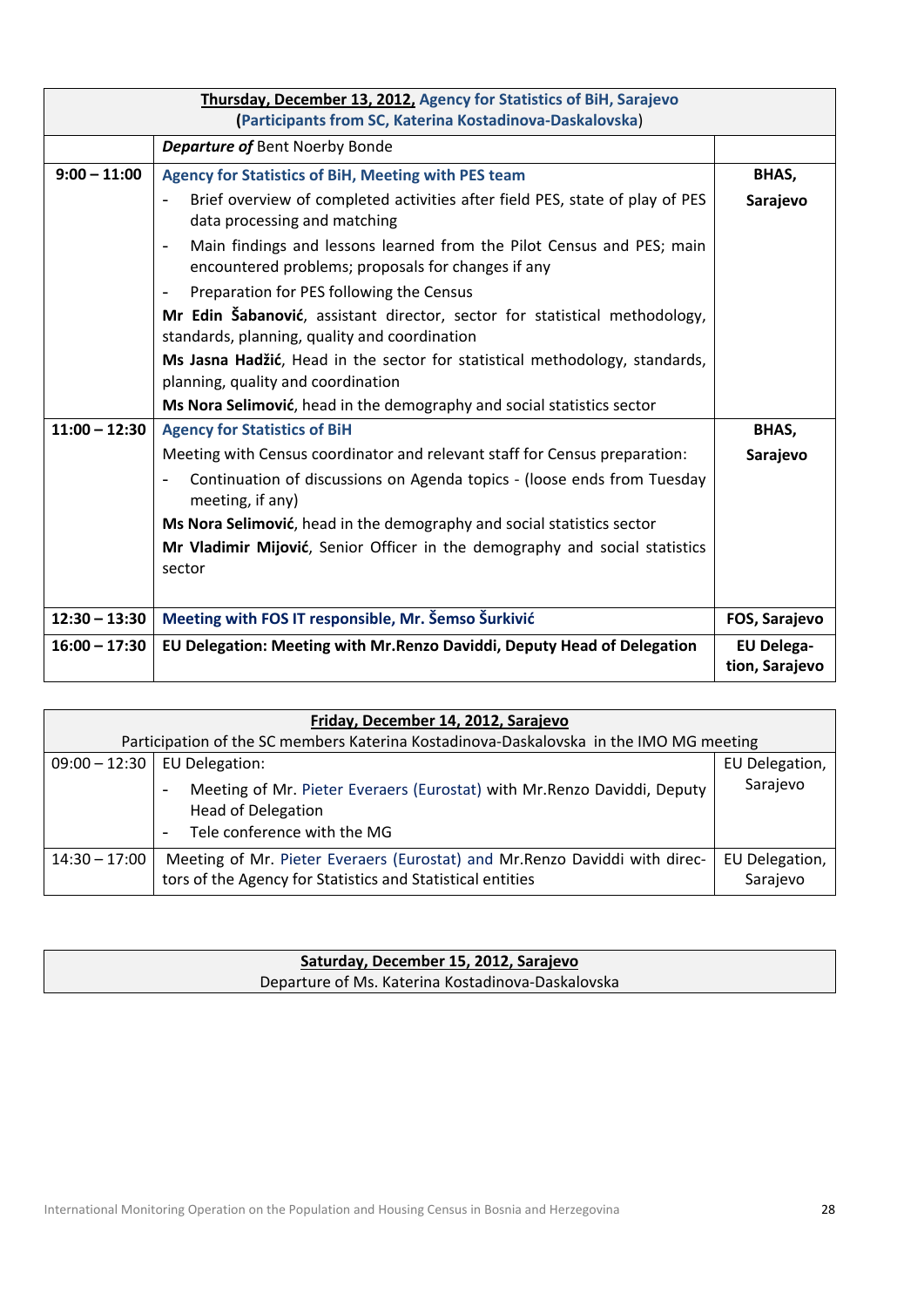## **ANNEX 2. CENSUS PREPARATION MILESTONES**

| Milestones before the Census day (C-Day)<br>considering enumeration 1-15 October 2013                                                                                                   | <b>Date</b> | <b>Weeks re-</b><br>maining<br>before C-<br>Day |
|-----------------------------------------------------------------------------------------------------------------------------------------------------------------------------------------|-------------|-------------------------------------------------|
| Internal organisation for communication among BHAS and entity SI End Jan.<br>agreed                                                                                                     |             | 35                                              |
| Census Communication and Outreach Strategy finalised and agreed                                                                                                                         | End Jan.    | 35                                              |
| Decision taken on the following topics regarding the implementation of<br>the census law:                                                                                               | End Feb.    | 31                                              |
| - Roles, duties and responsibilities of the three statistical institutions<br>in the Census                                                                                             |             |                                                 |
| - Duties and responsibilities of the MCCs                                                                                                                                               |             |                                                 |
| - Establishment, maintenance and ownership of "common data<br>base" of Census data;                                                                                                     |             |                                                 |
| - Selection of the census field staff in accordance with article 26,<br>point 4 and 5 (that will ensure the ethnic structure from 1991 and where<br>is not possible at least 50 $\%$ ); |             |                                                 |
| - How to conduct the enumeration in the areas of the boundary line;                                                                                                                     |             |                                                 |
| - How to conduct the enumeration of the BiH citizens working or re-<br>siding aboard for more than 12 months in compliance with the Article<br>40-42 in the BiH Census Law.             |             |                                                 |
| Draft of revised questionnaire based on Pilot Census                                                                                                                                    | End Feb.    | 31                                              |
| Training of management and staff on communication carried out                                                                                                                           | End Feb.    | 31                                              |
| Finalized cartographic work and final list of EAs by municipality                                                                                                                       | End Feb.    | 31                                              |
| Financial plan adopted (Art. 38 of the Census Law)                                                                                                                                      | End Feb.    | 31                                              |
| Census maps prepared in electronic format                                                                                                                                               | End Mar.    | 27                                              |
| Detailed Logistic Plan                                                                                                                                                                  | End Mar.    | 27                                              |
| Contract for Communication Campaign awarded                                                                                                                                             | End Mar.    | 27                                              |
| Census reporting system developed                                                                                                                                                       | End Mar.    | 27                                              |
| Field Test of the revised Census Forms and reporting system                                                                                                                             | Beg. Apr.   | 26                                              |
| Tender specification for printing and distributing census materials<br>adopted                                                                                                          | Mid April   | 25                                              |
| Tender specification or printing and distributing cartography materials<br>adopted                                                                                                      | Mid April   | 25                                              |
| <b>Adopted Final Census forms</b>                                                                                                                                                       | End April   | 22                                              |
| Finalization of Census logistic tool                                                                                                                                                    | End April   | 22                                              |